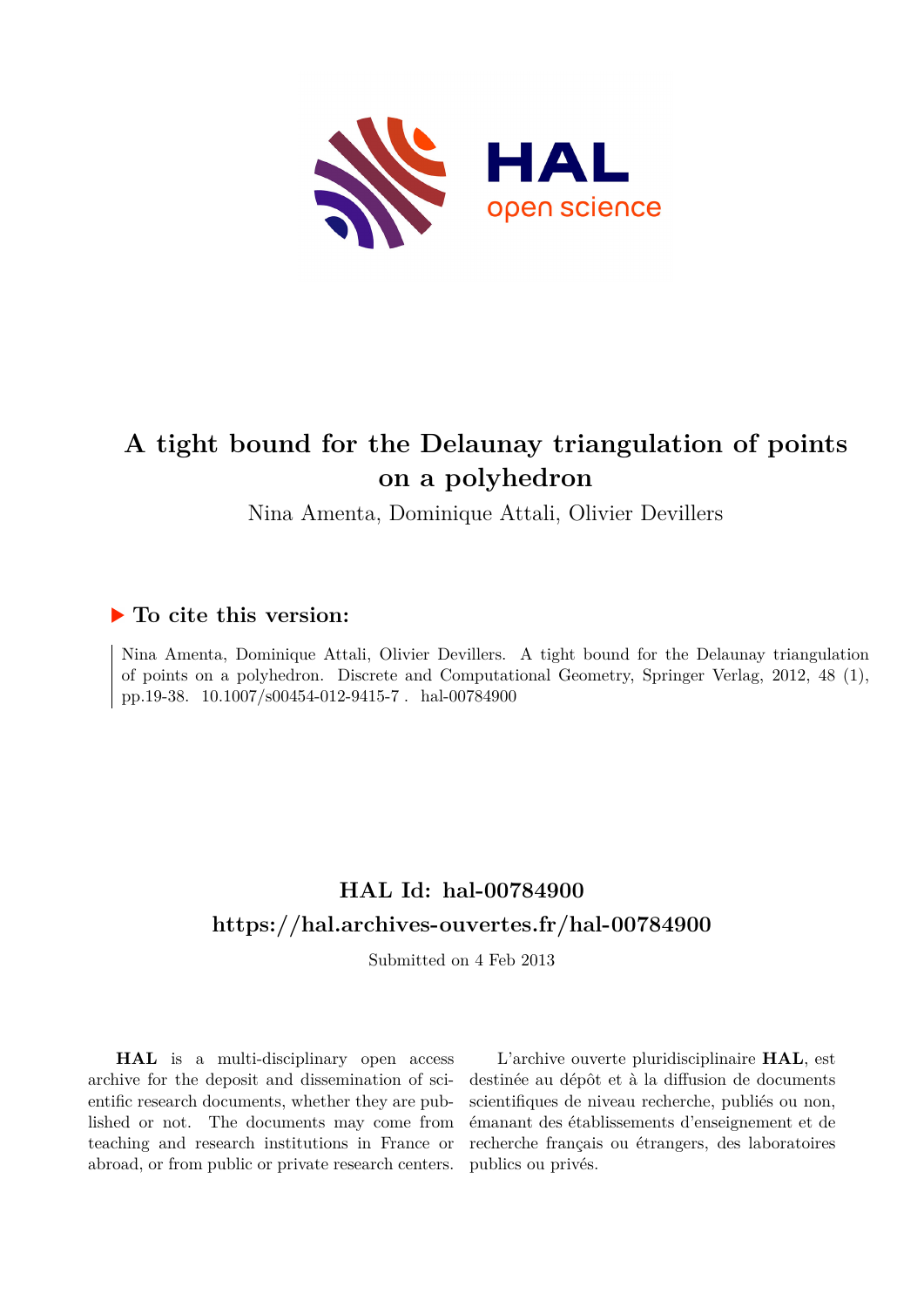# A tight bound for the Delaunay triangulation of points on a

# polyhedron

Nina Amenta <sup>∗</sup> Dominique Attali †

UC Davis Gipsa-lab, CNRS Grenoble

Olivier Devillers ‡

INRIA Sophia-Antipolis

January 30, 2012

## Abstract

We show that the Delaunay triangulation of a set of  $n$  points distributed nearly uniformly on a p-dimensional polyhedron (not necessarily convex) in d-dimensional Euclidean space is  $O(n^{\frac{d-k+1}{p}})$ , where  $k = \lceil \frac{d+1}{p+1} \rceil$ . This bound is tight in the worst case, and improves on the prior upper bound for most values of  $p$ .

<sup>∗</sup>amenta@ucdavis.edu. Computer Science Department, University of California, One Sheilds Ave,

Davis, CA 95616. Fax 1-530-752-5767. Supported by NSF CCF–0093378.

<sup>†</sup>Dominique.Attali@gipsa-lab.inpg.fr. Gipsa-lab – CNRS UMR 5216, 961 rue de la Houille Blanche, BP 46, 38402 Grenoble Cedex, France. Supported by ANR Project *GIGA* ANR-09-BLAN-0331-01.

<sup>&</sup>lt;sup>‡</sup>Olivier.Devillers@inria.fr. INRIA Sophia Antipolis - Méditerranée, BP 93, 06902 Sophia-Antipolis, France. Supported by the EU under STREP contract FET-255827 (CGLearning)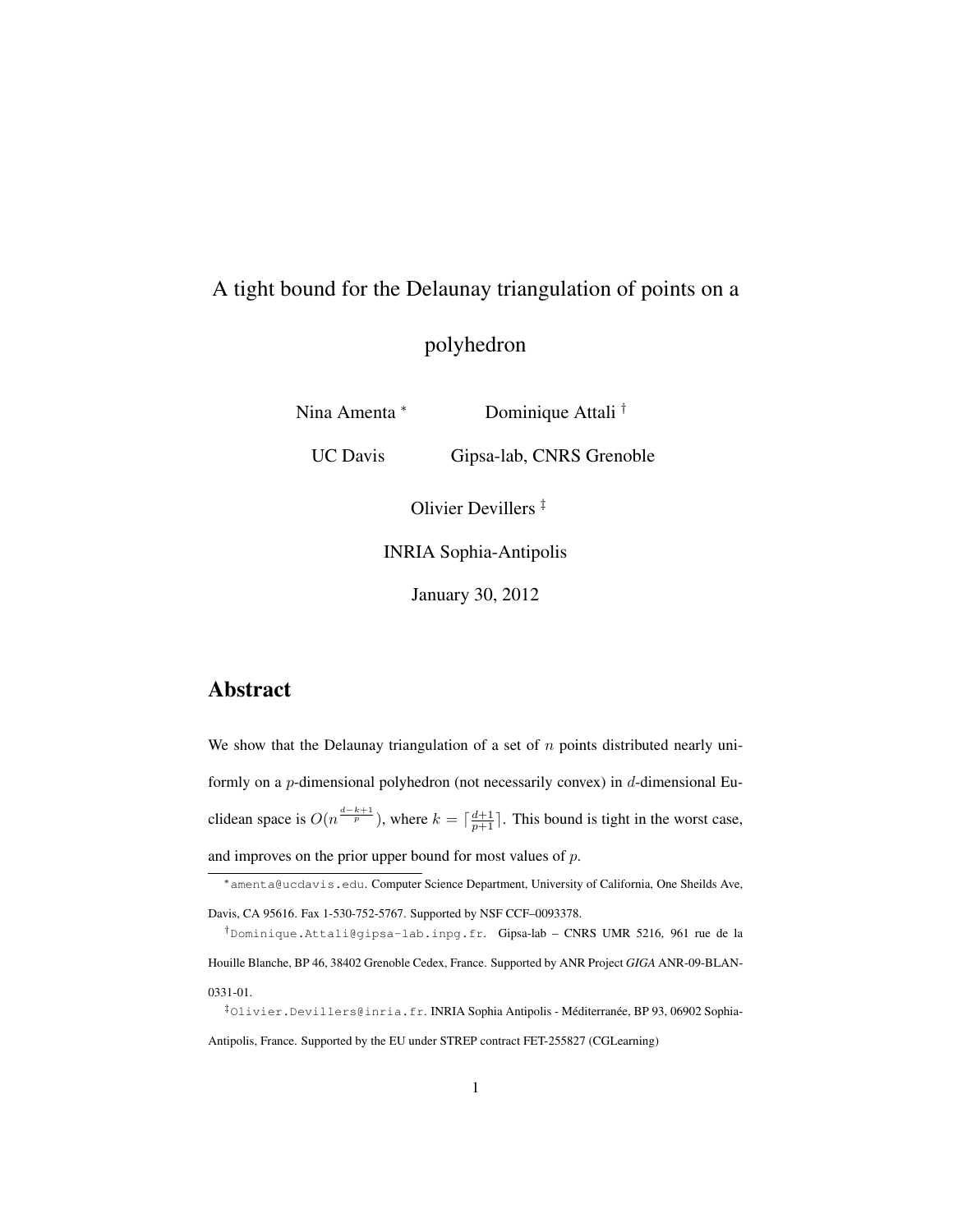### 1 Introduction

Overview. The Delaunay triangulation of a set of points is a fundamental geometric data structure, used in surface reconstruction, mesh generation, molecular modeling, geographic information systems, and many other areas of science and engineering. It is well-known [12] that the complexity of the Delaunay triangulation of  $n$  points in dimension d is  $O(n^{\lceil \frac{d}{2} \rceil})$  and that this bound is achieved by distributions of points along one-dimensional curves such as the moment curve. But points distributed uniformly in  $\mathbb{R}^d$ , for instance inside a d-dimensional ball, have Delaunay triangulations of complexity  $O(n)$ ; the constant factor is exponential in the dimension, but the dependence on the number of points is linear. We are interested in filling in the picture in between these two extremes, that is, when the points are distributed on a manifold of dimension 2 ≤ p ≤ d − 1. In this paper we consider the easy case of a p*-dimensional polyhedron* P.

Main result. We consider a fixed p*-dimensional polyhedron* P in d-dimensional Euclidean space  $\mathbb{R}^d$ . Our point set S is a *sparse*  $\varepsilon$ -sample from P. Sparse  $\varepsilon$ -sampling requires the sampling to be neither too sparse nor too dense. Our sampling model also contains the restriction that *every* face of P must be  $\varepsilon$ -sampled, not just those of the highest dimension. This kind of sampling is used in low dimensions for mesh generation, eg. [4].

We consider the complexity of the Delaunay triangulation of S, as  $\varepsilon \to 0$ , while P remains fixed, so that  $n = |S|$  goes to infinity. The main result in this paper is that the number of simplices of all dimensions is  $O(n^{\frac{d-k+1}{p}})$  where  $k = \lceil \frac{d+1}{p+1} \rceil$ . The hidden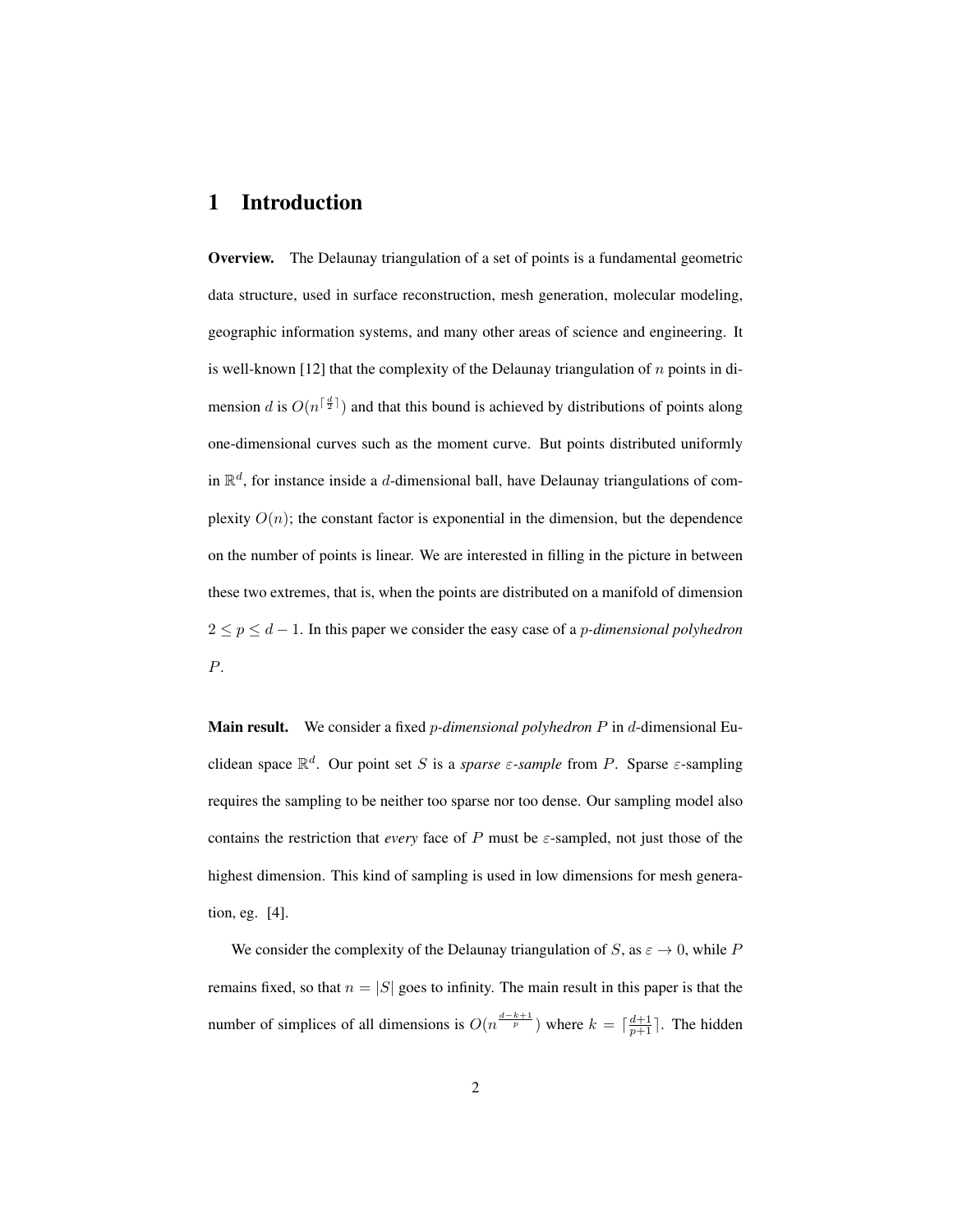constant factor depends, among other things, on the geometry of P, which is constant since  $P$  is fixed. This bound is tight in the worst case. In an earlier abstract [1], we had an upper bound of  $O(n^{(d-1)/p})$  (with a simpler proof), which is weaker for the smaller values of  $1 < p \leq \frac{d-1}{2}$ , and matches the bound in this paper for larger values  $\frac{d-1}{2} < p \leq d.$ 

Prior work. The complexity of the Delaunay triangulation of a set of points on a two-manifold in  $\mathbb{R}^3$  has received considerable attention, since such point sets arise in practice, and their Delaunay triangulations are found nearly always to have linear size. Golin and Na [8] proved that the Delaunay triangulation of a set of points distributed uniformly at random on the surface of a fixed convex polytope in  $\mathbb{R}^3$  has expected size  $O(n)$ . They later [7] established an  $O(n \lg^6 n)$  upper bound for the case in which the points are distributed uniformly at random on the surface of a non-convex polyhedron.

Attali and Boissonnat considered the problem using a sparse  $\varepsilon$ -sampling model similar to the one we use here, rather than a random distribution. For such a set of points distributed on a polygonal surface  $P$ , they showed that the size of the Delaunay triangulation is  $O(n)$  [2]. In a subsequent paper with Lieutier [3] they considered "generic" smooth surfaces, and showed an upper bound of  $O(n \lg n)$ . A "generic" surface is one for which every ball with interior empty of surface points has at most a constant number of surface points on its boundary.

The genericity assumption is important. Erickson considered more general point distributions, which he characterized by the *spread*: the ratio of the largest inter-point distance to the smallest. The spread of a sparse  $\varepsilon$ -sample of n points from a two-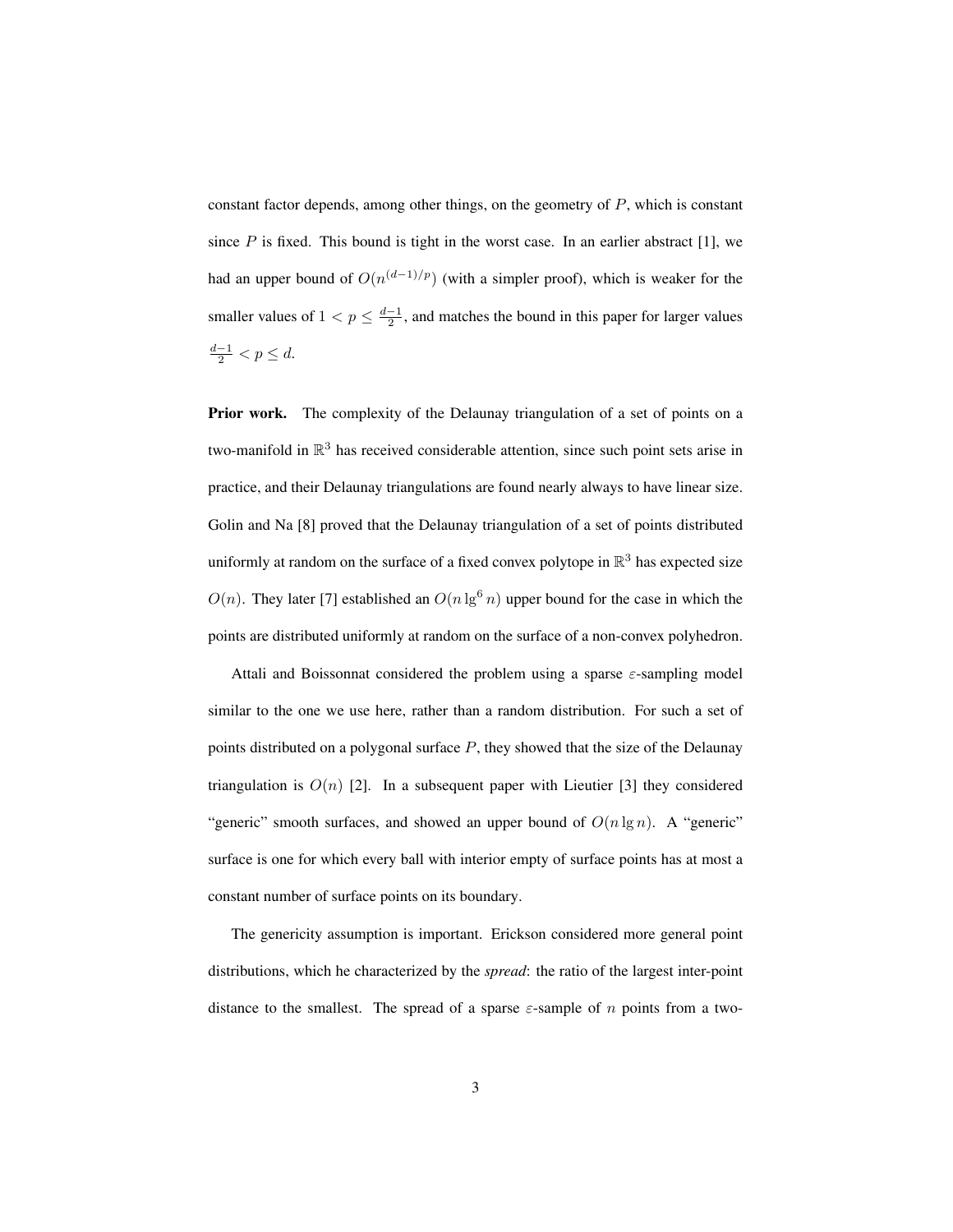dimensional manifold is  $O(\sqrt{n})$ . Erickson proved that the Delaunay triangulation of a set of points in  $\mathbb{R}^3$  with spread  $\Delta$  is  $O(\Delta^3)$ . Perhaps even more interestingly, he showed that this bound is tight for  $\Delta = \sqrt{n}$ , by giving an example of a sparse  $\varepsilon$ sample of points from a cylinder that has a Delaunay triangulation of size  $\Omega(n^{3/2})$  [6]. This surface is not generic and has a degenerate medial axis.

To the best of our knowledge, our earlier abstract [1] is the only prior result for  $d > 3$ .

Outline of the proof. We begin with a simple lower bound, which illustrates the importance of the quantity  $k = \lceil \frac{d+1}{p+1} \rceil$  and motivates the upper bound.

At the coarsest level, the proof of the upper bound is similar to that of [1]: we map Delaunay simplices to the medial axis in such a way that each medial point can only correspond to a constant number of Delaunay simplices, and then we use a packing argument on the medial axis. But the tight bound seems to require us to consider some additional phenomena which occur in higher dimensions, but not in the familiar settings of dimensions two and three. The most important of these is the observation that when  $k = \lceil \frac{d+1}{p+1} \rceil > 2$ , the vertices of any Delaunay simplex, which must span  $\mathbb{R}^d$ , have to be drawn from  $k > 2$  faces of P. This allows us to relate Delaunay simplices to only the lower-dimensional parts of the medial axis, generated by  $k$  or more faces of  $P$  the k*-medial axis*. This idea is embodied in Corollary 6. Because the k-medial axis is lower-dimensional, we can pack it with fewer balls, giving the tighter bound.

The mapping process, described in Section 6, takes a Delaunay ball  $\Sigma$  to a point z associated with the  $k$ -medial axis. We show in Section 7 that all of the original sample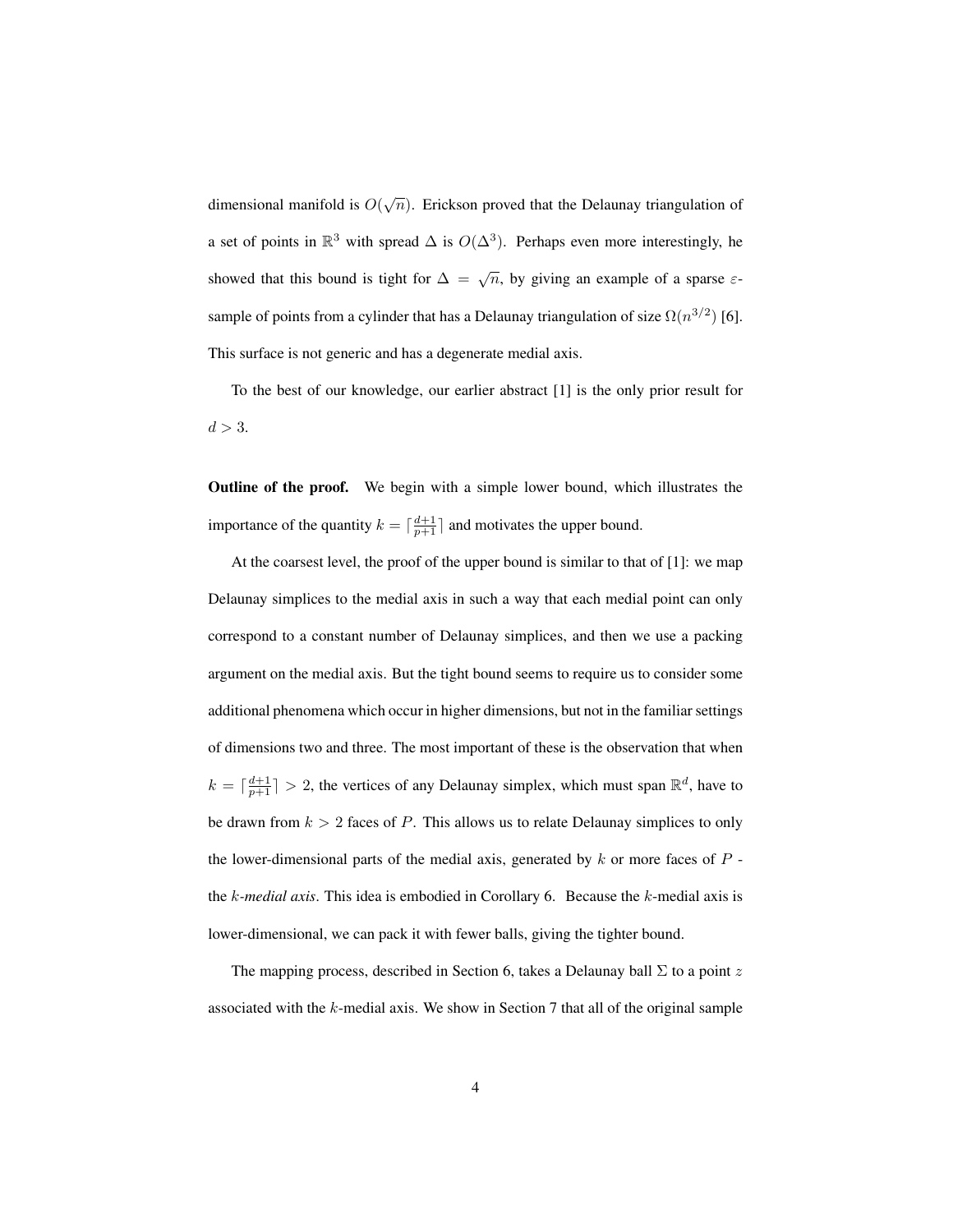points inducing  $\Sigma$  lie near at least one of the projections of z onto the flats spanned by the faces of P; we say z *covers* the sample points. This covering allows us to bound the number of Delaunay simplices by the size of the packing on the medial axis.

To motivate some of the complications in the mapping, let us sketch a simpler version which produces a point on the  $k$ -medial axis but not necessarily one which covers the sample points. We say that a ball is hollow if its interior does not intersect the polyhedron P. We begin with the center z of  $\Sigma$ , and the largest hollow ball B centered at z; B is tangent to at least one face of P. We choose a hyperplane H containing all of the faces to which B is tangent. Fixing the intersection  $B \cap H$ , we move  $z$  in a straight line away from  $H$ , increasing its radius as necessary, until  $B$ becomes tangent to another face of  $P$ . We iterate, stopping when we run out of degrees of freedom; the final  $z$  must lie on the  $k$ -medial axis.

But notice that as  $z$  moves, the part of B on one side of H grows, while the other part shrinks. The difficulty is that  $B$  might shrink away from some of the original sample points inducing  $\Sigma$ , and as B recedes the projections of z onto faces of P may move away as well. In our earlier abstract [1], we started with a single tangent point and used only one iteration (going only to the 2-medial axis), so that the shrinking part was entirely within distance  $\varepsilon$  of the first point of tangency. But during the additional iterations required for the tight bound the multiple points of tangency can be far apart from each other, and the shrinking part of  $B$  can be quite large.

To get around this problem, we define in Section 4 a new structure related to the medial axis, the *annular k-medial axis*. An annulus in  $\mathbb{R}^d$  is the symmetric difference between two concentric balls. An annulus is tangent to the boundary of  $P$  when either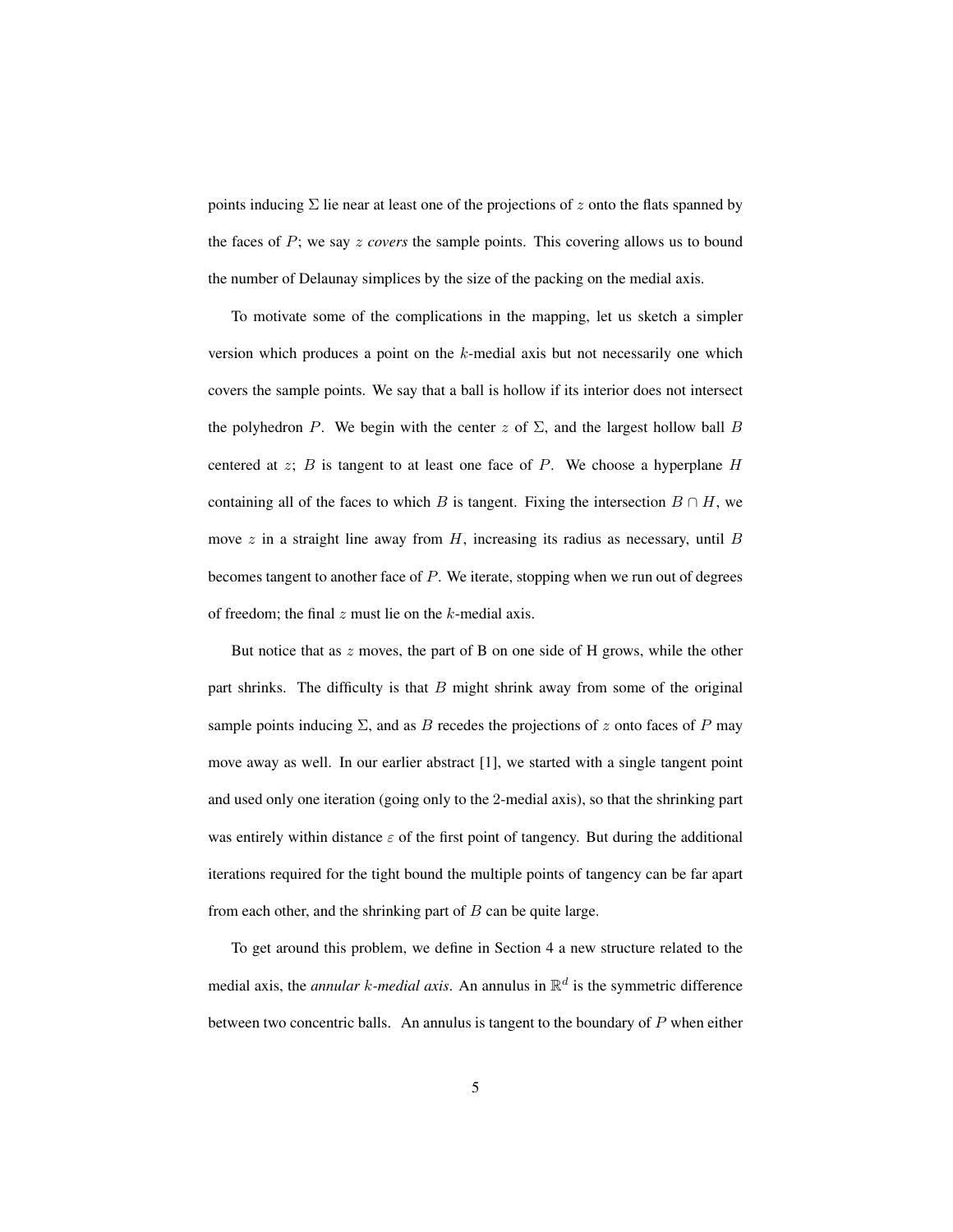the inner bounding sphere or the outer bounding sphere of the annulus is tangent to the boundary of P. It is hollow when the inner bounding sphere is the boundary of a hollow ball. Just as the medial axis consists of the centers of hollow balls tangent to the boundary of  $P$  at more than one point, the annular medial axis consists of the centers of hollow annuli tangent to the boundary of P at more than one point.

At the beginning of the mapping process, we start with a hollow annulus with same center z as  $\Sigma$ , which encloses  $\Sigma$  and is tangent to P in at least one point. In each step of the iterative process, now, we move  $z$  until either the inner sphere or the outer sphere of the annulus becomes tangent to a new face. This prevents the spheres bounding the annulus from shrinking away from the faces of  $P$  containing the sample points inducing the original Delaunay ball  $\Sigma$ . This new mapping procedure produces a point  $z$  on the annular  $k$ -medial axis.

The annular  $k$ -medial axis is typically unbounded, so to apply a packing argument we need to define (in Section 5) a bounded subset of it, the *trimmed annular* k*-medial axis*. By definition, this object has dimension at most  $d - k + 1$  and we prove that its  $(d - k + 1)$ -dimensional volume is bounded from above by a constant that does not depend on  $\varepsilon$ . It follows that we can construct an  $\varepsilon$ -sample M of the trimmed annular k-medial axis with  $m = O(\varepsilon^{-(d-k+1)})$  points.

The mapping process in Section 6 produces a point  $z$  on trimmed annular  $k$ -medial axis. We define the cover of  $z$  in Section 7 as

$$
\bigcup_{x \in \Pi(z)} B(x, r),
$$

where  $\Pi(z)$  is the set of all orthogonal projections of z onto the flats spanned by faces of P, and  $B(x, r)$  is the ball centered at x with radius r. We then assign z to the nearest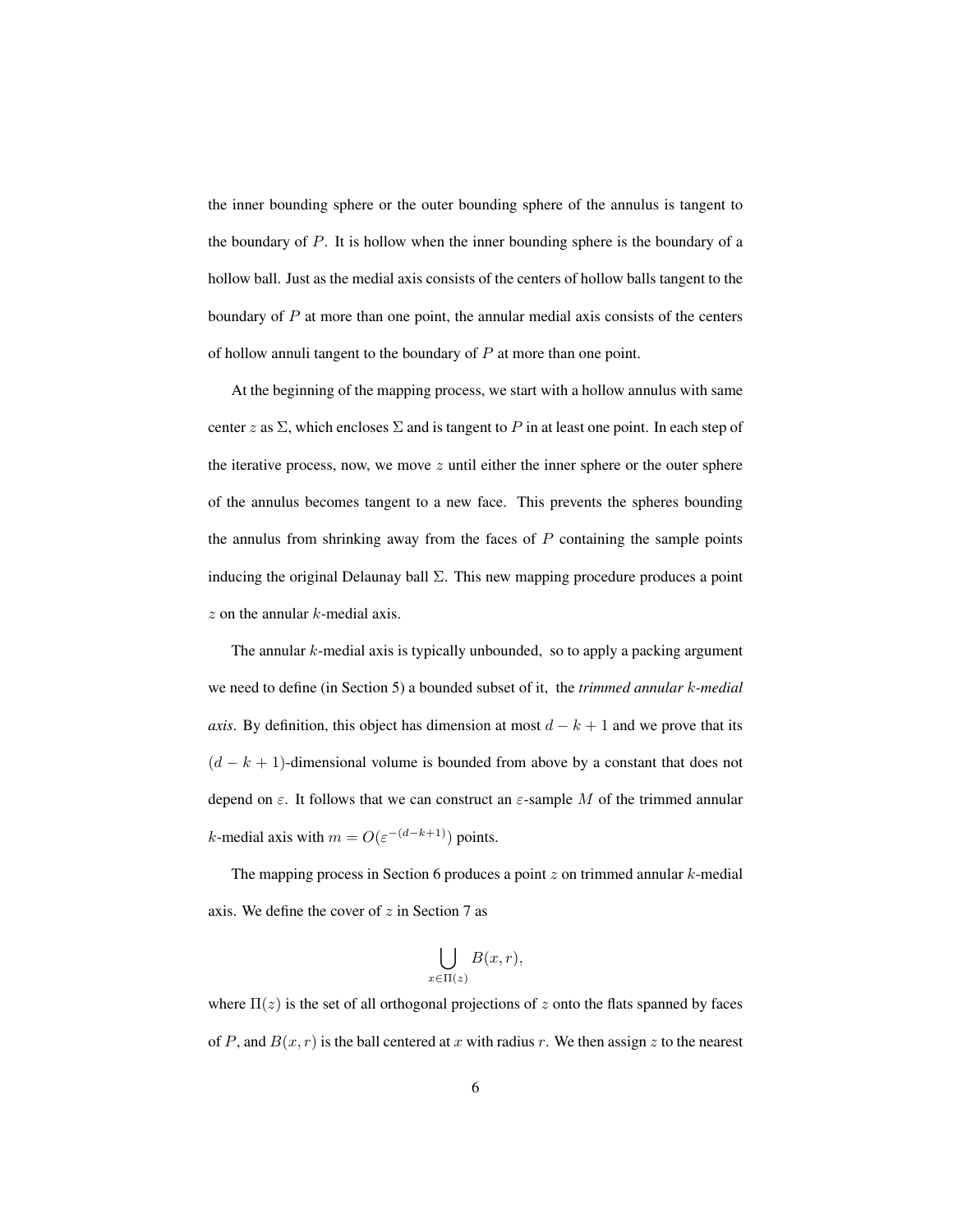sample  $z' \in M$ , and argue that the cover of a point  $z' \in M$ , with  $r = 5d\varepsilon$ , contains only a constant number of points in  $S$ . Since each  $z'$  is charged for a constant number of Delaunay simplices. It follows that the size of the Delaunay triangulation is bounded from above by the size of M, which is  $m = O(\varepsilon^{-(d-k+1)})$ . Since our point set S is a sparse  $\varepsilon$ -sample from a *p*-dimensional polyhedron, its cardinality is  $n = \Omega(\varepsilon^{-p})$ . Eliminating  $\varepsilon$  gives the  $O(n^{\frac{d-k+1}{p}})$  upper bound.

We carefully structure the arguments so that we can avoid making any non-degeneracy assumptions on either  $P$  or the vertex set  $S$  of the Delaunay triangulation. This means that parts of the annular  $k$ -medial axis of a degenerate polyhedron may have dimension greater than  $d - k + 1$  (which is what one expects in the generic case). Nonetheless we can show that any simplex of the Delaunay triangulation is mapped to a part of the annular k-medial axis which *does* have dimension at most  $d - k + 1$ , by mapping the simplex to an annulus tangent to at least k *independent* faces (Definition 4). Lemma 5 shows that  $k$  independent faces generate a piece of the correct dimension, and Lemma 14 shows that a simplex can be mapped to an annulus tangent to  $k$  independent faces.

## 2 Statement of Theorem

To formally state the theorem, we must first define the sampling condition.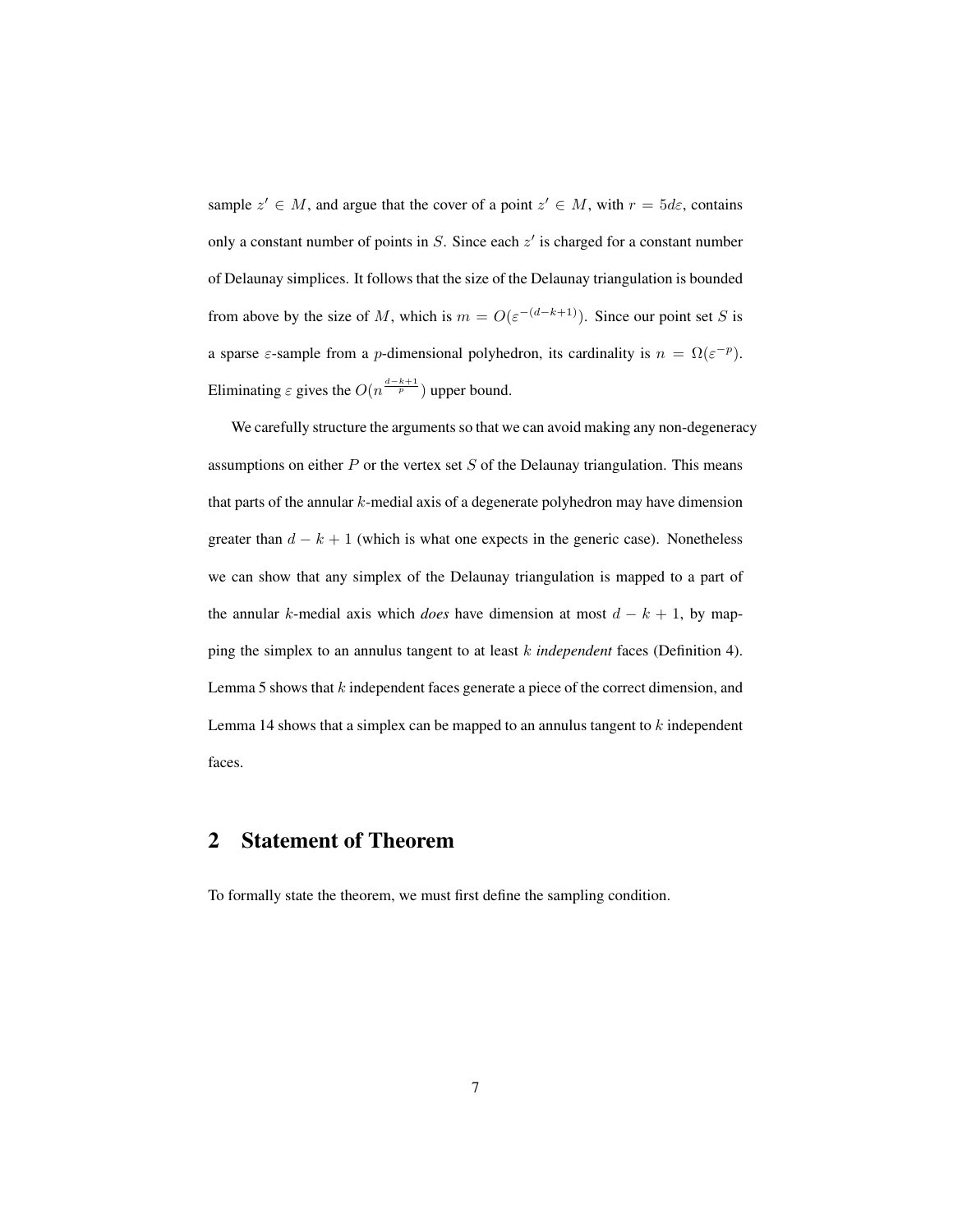#### 2.1 Sampling

Let  $P \subseteq \mathbb{R}$  denote our input polyhedron, not necessarily convex or connected <sup>1</sup>. We assume that P itself spans  $\mathbb{R}^d$ , since otherwise we can consider the Delaunay triangulation in the subspace which is spanned by  $P$ . The flat *spanned* at a point  $x$  is the flat (affine subspace)  $H$  of largest dimension passing through  $x$ , such that the intersection of a neighborhood of  $x$  with  $H$  is contained in  $P$ .

An *i-face* F of P is a maximal collection of points sharing the same spanning *i*flat. Notice that under this definition, faces are relatively open, faces are not necessarily connected, and every point  $x \in P$  belongs to a unique face that we denote by  $F_x$ . The 0-faces are the *vertices* of P.

We say that a set of points  $S \subseteq P$  is a  $\lambda$ -sparse  $\varepsilon$ -sample of P if and only if it satisfies the following two conditions:

**Density:** Every point x in P is at distance  $\varepsilon$  or less to a point in S lying on the closure of  $F_x$ . In other words,

$$
\forall x \in P, \ \exists s \in S \cap \mathrm{cl}(F_x), \ \|x - s\| \leq \varepsilon;
$$

**Sparsity:** Every closed d-ball with radius  $5d\varepsilon$  contains at most  $\lambda$  points of S.

The density condition implies that all faces, of all dimensions, are nearly uniformly sampled, not just the faces with maximal dimension. We treat  $\lambda$  as a constant. As  $\varepsilon$  goes to zero, the number *n* of points in a  $\lambda$ -sparse  $\varepsilon$ -sample of a *p*-dimensional polyhedron is related to  $\varepsilon$  by  $n = \Theta(\varepsilon^{-p})$ , i.e. *n* tends to infinity (to see this, consider any packing

<sup>&</sup>lt;sup>1</sup>More formally, a *p*-dimensional polyhedron can be defined as the underlying space of any geometric simplicial complex of dimension  $p$ .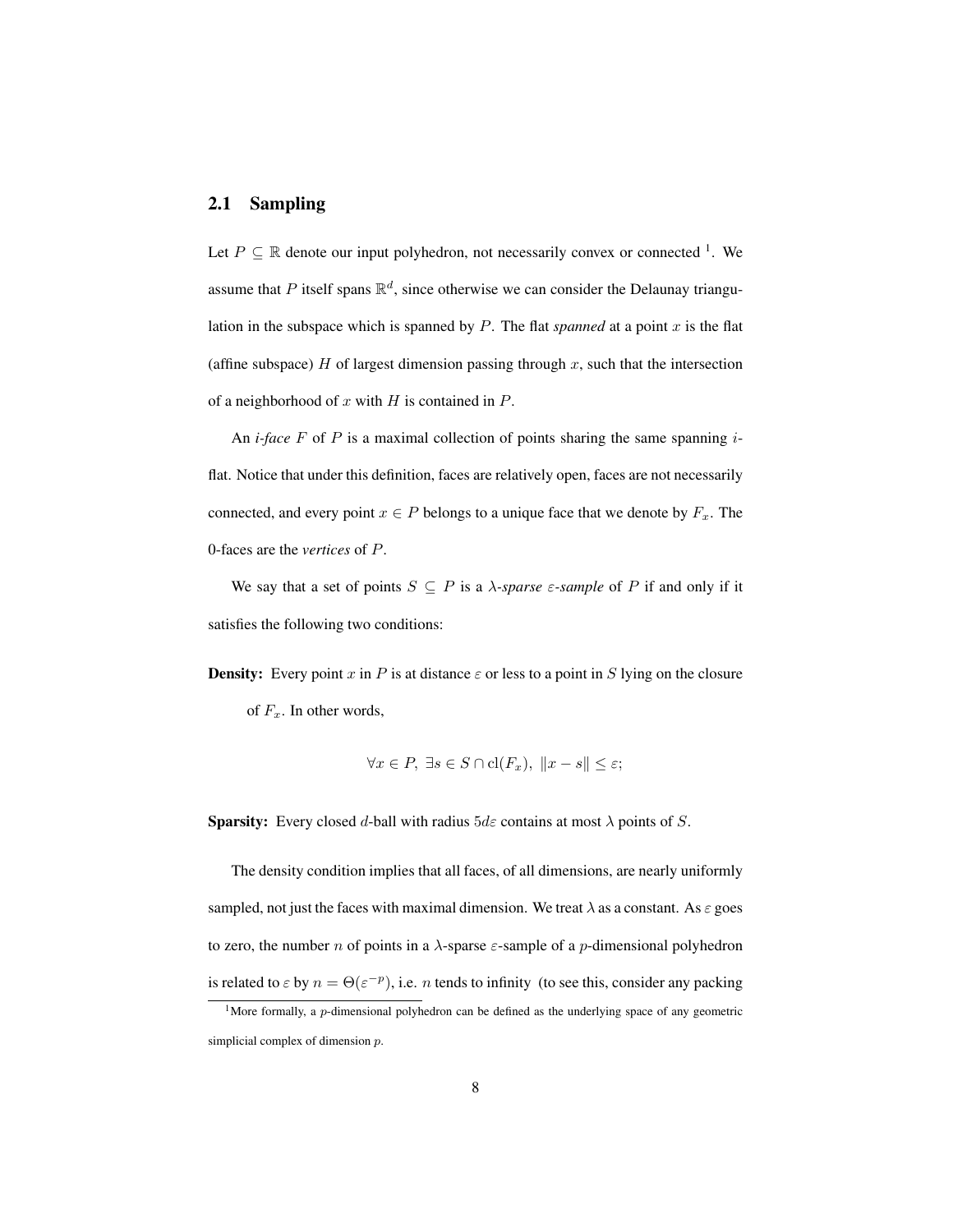of every face of P by balls of radius  $\varepsilon$ , and then extend this packing to a covering by increasing the radius of each ball to  $2\varepsilon$ ).

#### 2.2 Main Theorem

We are now ready to state our main result:

**Theorem 1** Let S be a  $\lambda$ -sparse  $\varepsilon$ -sample of a p-dimensional polyhedron P in  $\mathbb{R}^d$ , *with*  $n = |S|$ . In the worst case, the Delaunay triangulation of S has size  $\Theta(n^{\frac{d-k+1}{p}})$ *where*  $k = \lceil \frac{d+1}{p+1} \rceil$ .

## 3 The lower bound

We begin with the lower bound, which is comparatively simple and conveys the intuition as to why  $\Theta(n^{\frac{d-k+1}{p}})$  is the correct bound.

**Proof of Lower Bound for Theorem 1:** We first construct a polyhedron  $P$ , and then examine the complexity of the Delaunay triangulation of a  $\lambda$ -sparse  $\varepsilon$ -sample on P.

We select a set of  $d+1$  affinely independent points, and partition them into groups  $Q_1, \ldots, Q_k$  so that groups  $Q_1 \ldots Q_{k-1}$  contain  $p + 1$  points each, and  $Q_k$  contains between 1 and  $p + 1$  points. Thus it must be that  $k = \lceil \frac{d+1}{p+1} \rceil$ .

Let  $C_i$  be the convex hull of  $Q_i$ , and let  $c_i$  be the dimension of  $C_i$ . For all  $1 \leq i <$ k, this dimension  $c_i = p$ , and  $c_k \leq p$ . We let the polyhedron  $P = \bigcup_{i=1}^k C_i$ ; note that P indeed has dimension  $p$ . Also note that each  $C_i$  spans a subspace independent of the other  $C_j$ .

Now let us consider a  $\lambda$ -sparse  $\varepsilon$ -sample of P; let us call this point set S. Now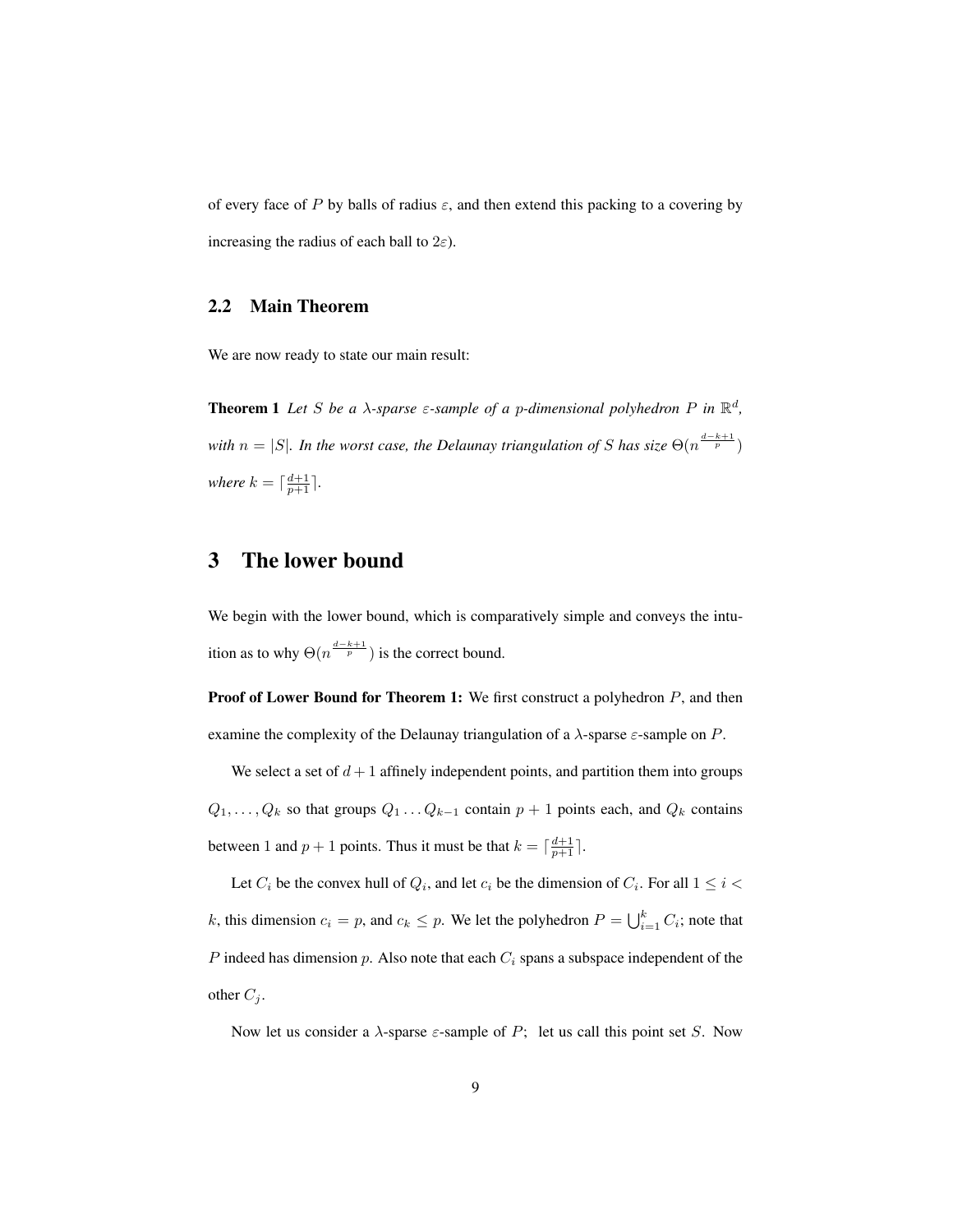consider choosing one sample point from each of the  $C_i$ , for  $1 \le i \le k$ , producing a set X. The point set  $X$  is linearly independent, since the  $C_i$  span independent subspaces, so the convex hull of X is a  $(k - 1)$ -simplex  $\sigma$ .

Also, for any  $X$  that we can construct this way by picking one sample point  $s_i$  on each  $C_i$ ,, there is a unique  $(d-1)$ -sphere  $\Sigma$  tangent to  $P$  at the  $s_i \in X$ . To see this, notice that being tangent to  $C_i$  at  $s_i$  is roughly speaking equivalent to passing through  $c_i + 1$  coincident points; and

$$
\sum_{i=1}^{k} (c_i + 1) = d + 1.
$$
 (1)

 $\Sigma$  encloses no sample point of S in its interior, since it is tangent to each of the  $C_i$  at a single point. Thus  $\sigma$  must be a Delaunay simplex.

Since  $C_i$  contains  $\Omega(\varepsilon^{-c_i})$  points of S, the number of distinct Delaunay  $(k-1)$ simplices that we can construct is at least

$$
\Omega(\varepsilon^{-c_1} \times \cdots \times \varepsilon^{-c_k}) = \Omega(\varepsilon^{-(d-k+1)}) = \Omega(n^{\frac{d-k+1}{p}}).
$$

and this is a lower bound on the overall complexity of the Delaunay triangulation.  $\Box$ 

#### 4 The annular medial axis

The *annular medial axis* AM is the key geometric object in our proof of the upper bound. The annular medial axis is formed by tangent annuli rather than tangent spheres. Setting  $k = \lceil \frac{d+1}{p+1} \rceil$ , we are particularly interested in  $\mathcal{AM}^k$ , the part of the annular medial axis generated by at least  $k$  faces of  $P$ . If the faces of  $P$  were in general position, it would be fairly simple to establish that  $\mathcal{AM}^k$  had dimension at most  $d - k + 1$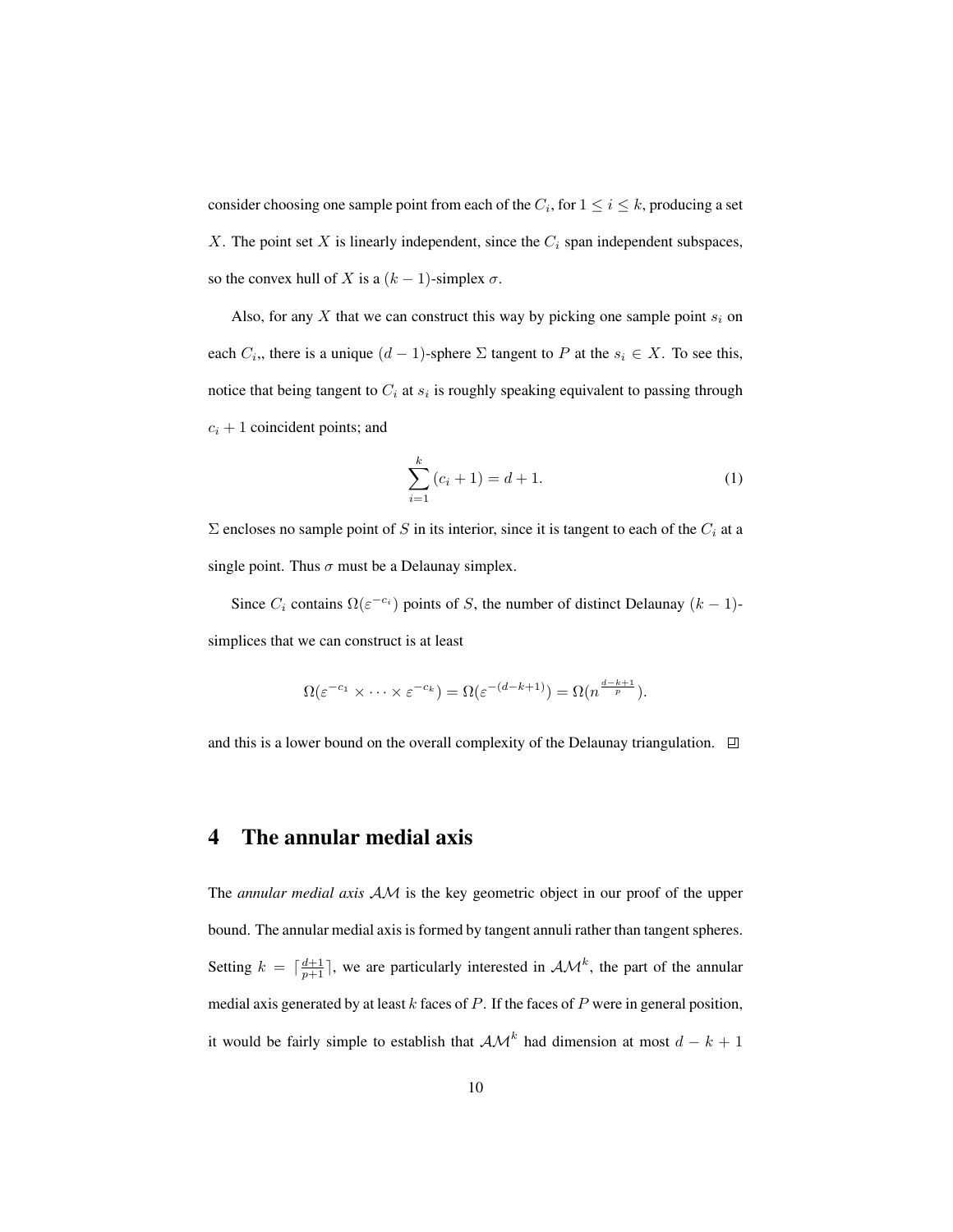everywhere, but when  $P$  is degenerate this is not the case; see Figure 2. Instead, we identify the subset of  $\mathcal{AM}^k$  which is guaranteed to have dimension at most  $d - k + 1$ .

#### 4.1 Definitions

It is clear what it means for a sphere to be tangent in the interior of an open face  $F$ of P; let us introduce a definition which also handles the boundaries. We denote the closure of F by  $cl(F)$  and write  $Aff(F)$  for the affine space spanned by F. We say that a  $(d-1)$ -sphere  $\Sigma$  is *tangent* to F at point x if both cl(F) and Aff(F) intersect  $\Sigma$  in a unique point  $x$ . Since faces are relatively open, this means that  $x$  might be a limit point of F, so that  $\Sigma \cap F = \emptyset$ . Note also that a sphere can be tangent to several faces at x, only one of which is the face  $F_x$  containing x (the one of smallest dimension).

An annulus with center z, inner radius  $r$  and outer radius  $R$  is the set of points  $x$ whose distance to the center satisfies  $r \le ||x - z|| \le R$ . The boundary of an annulus consists of two (d − 1)-spheres and we call the smaller one the *inner sphere* and the larger one the *outer sphere*. We say that an annulus  $A$  is *tangent* to  $F$  at  $x$  if one of the two spheres bounding A is tangent to F at x (see Figure 1, or Figure 6 for a more intricate example). Point x is called a *tangency point* of A. An annulus is *hollow* if its inner sphere bounds a  $d$ -ball whose interior does not intersect  $P$ ; notice that  $P$ might intersect the annulus itself. The *width* of an annulus is the difference between the outer and inner radii  $R - r$ . We define the *penetration* of an annulus to be the maximum radius of the intersection of the annulus with a flat, such that the open ball bounded by the inner sphere remains empty; see Figure 1. Specifically, the penetration is  $\sqrt{R^2 - r^2}$ . We are mostly concerned with annuli of penetration  $\varepsilon$ ; such an annulus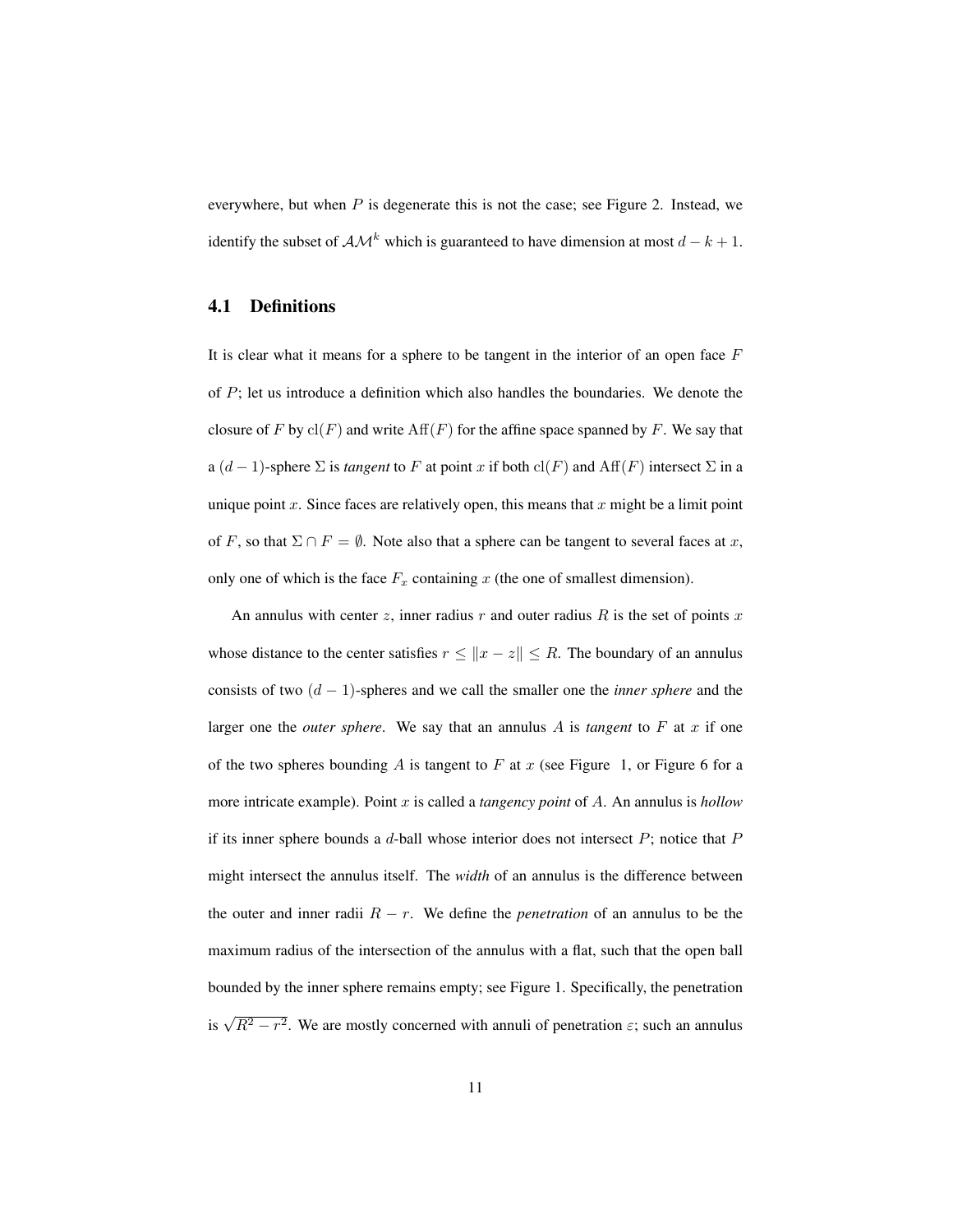has width  $\frac{\varepsilon^2}{B+}$  $\frac{\varepsilon^2}{R+r}$ .

**Definition 2** The annular k-medial axis  $AM^k$  of P is the set of points  $z \in \mathbb{R}^d$  for *which the largest hollow annulus of penetration* ε *centered at* z *is tangent to at least* k *faces of* P*.*

We write  $A(z, \varepsilon)$  for the largest hollow annulus of penetration  $\varepsilon$  centered at z. Figure 1 pictures an example of the annular 2-medial axis in  $\mathbb{R}^2$ . Observe that this is a *superset* of the medial axis, even for  $\varepsilon = 0$ : the medial axis of the polyhedron is the set of points  $z \in \mathbb{R}^d$  for which  $A(z, 0)$  touches the polyhedron in two points or more, while the annular 2-medial axis with  $\varepsilon = 0$  is the set of points z for which  $A(z, 0)$  is tangent to two faces of  $P$  or more (possibly at the same point).



Figure 1: A rectangle and its annular 2-medial axis, composed of 16 half-lines, 7 segments and 8 pieces of hyperbolas. The annulus  $A(z, \varepsilon)$  is tangent to the rectangle at the two hollow dots.

#### 4.2 Dimension and degeneracy

To describe the annular medial axis, we use the language of *stratifications* [9, 10].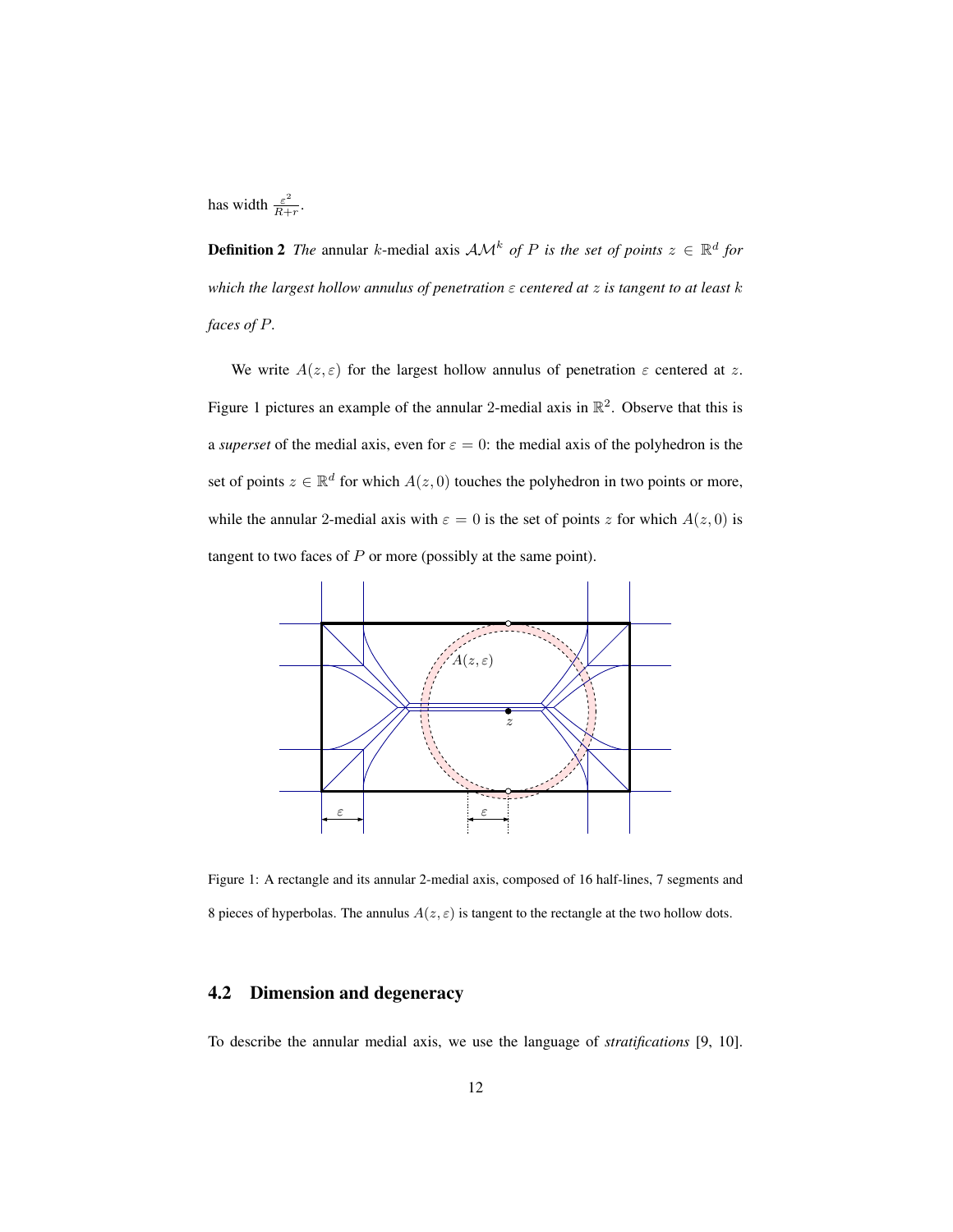Given a subset  $X \subseteq \mathbb{R}^d$ , a stratification of X is a filtration

$$
\emptyset = X_{-1} \subseteq X_0 \subseteq \cdots \subseteq X_j = X
$$

by subspaces such that the set difference  $X_i \setminus X_{i-1}$  is an open *i*-dimensional manifold (possibly not connected), called the *i*-dimensional *stratum*  $S_i$  of  $X$ . For example, the Voronoi diagram of a point set in  $\mathbb{R}^2$  admits a stratification into its cells, edges and vertices. Semi-algebraic sets admit a stratification, and since the annular k-medial axes of polyhedra are piecewise semi-algebraic, they also admit a stratification. In this section, we give conditions under which a point  $z \in A \mathcal{M}^k$  belongs to a stratum of dimension  $d - k + 1$  or less.

If the faces of P were in general position, this would be easy: any  $z$  belonging to the stratum of dimension  $d-k+1$  would be the center of an annulus tangent to k faces. But in degenerate situations an annulus tangent to  $k$  faces might belong to a stratum of dimension greater than  $d-k+1$ , as illustrated in Figure 2. So we need to make a more careful argument.

Recall that  $AM^k$  is defined as the set of points for which  $A(z, \varepsilon)$  is tangent to *at least*  $k$  faces. Let us concentrate instead in this section on the subset  $\mathcal{C}^k$ , defined as the set of points z such that annulus  $A(z, \varepsilon)$  is tangent to *exactly* k faces of P. When does  $\mathcal{C}^k$  form a  $(d-k+1)$ -dimensional stratum?

We start by writing down some equations that determine  $\mathcal{C}^k$  locally around z. Since  $A(z, \varepsilon)$  is tangent to exactly k faces  $F_1, \ldots, F_k$ , there exists  $\delta > 0$  such that every face of the polyhedron not in  $\{F_1, \ldots, F_k\}$  is at distance at least  $\delta$  to the boundary of  $A(z, \varepsilon)$ . Using a compactness argument as in [11], it follows that for a point y close enough to z, the only faces that might possibly be tangent to annulus  $A(y, \varepsilon)$  are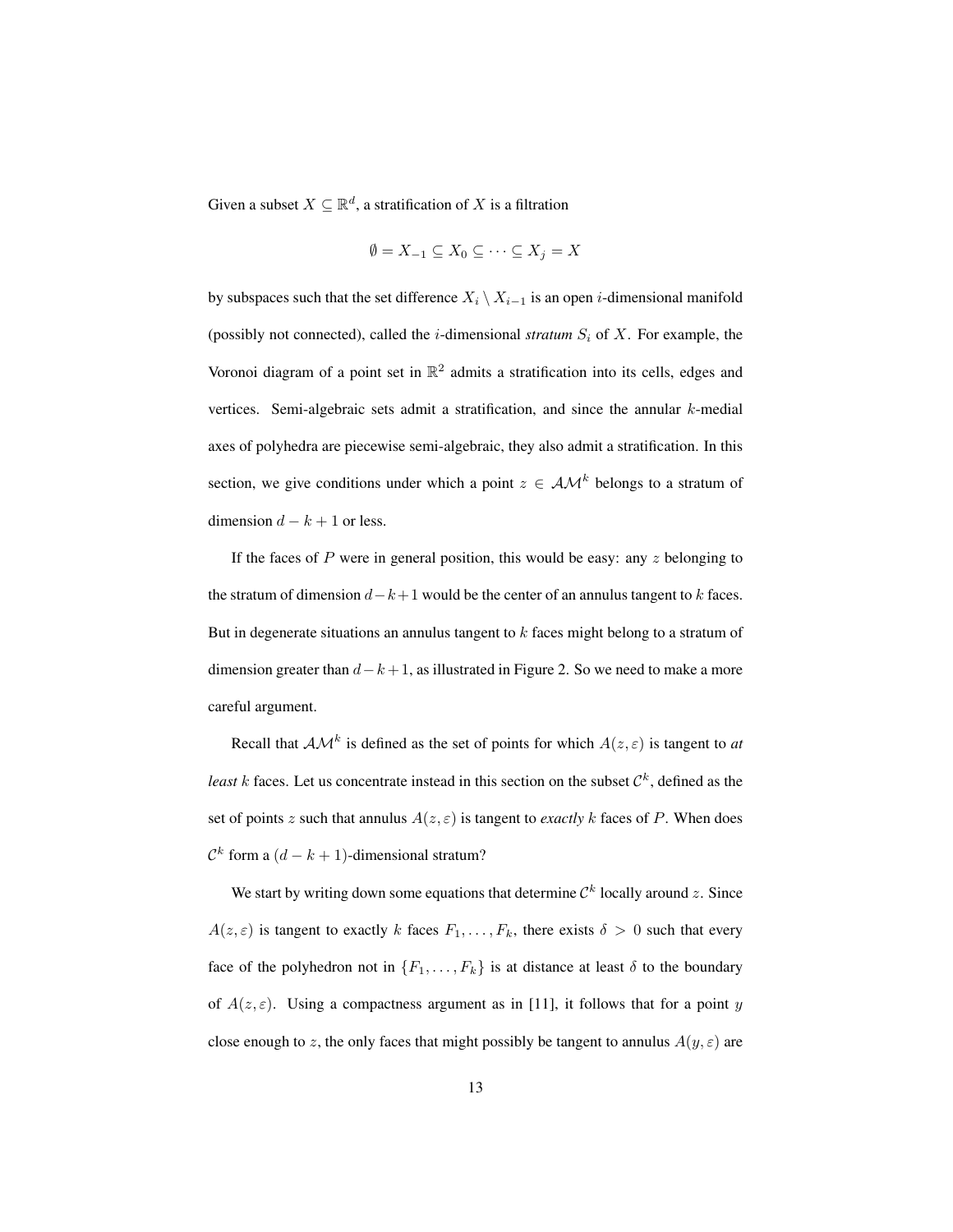

Figure 2: The box is P, and we take  $\varepsilon = 0$ . The set  $C^4 \subset A \mathcal{M}^4$ , consisting of the centers of annuli tangent to four faces is the segment connecting the hollow dots. It has dimension one, rather than dimension zero as we would expect in the absence of degeneracy.

 $F_1, \ldots, F_k$ . We set  $e_i = -\varepsilon^2$  if  $F_i$  is tangent to the outer sphere of  $A(z, \varepsilon)$  and  $e_i = 0$ if  $F_i$  is tangent to the inner sphere of  $A(z, \varepsilon)$ . Since any annulus  $A(y, \varepsilon)$  with  $y \in C^k$ in the neighborhood of z is tangent to both  $F_i$  and  $F_k$ ,  $\mathcal{C}^k$  thus obeys the following  $k - 1$  equations:

$$
g^{i}(y) = d(y, F_{i})^{2} - d(y, F_{k})^{2} + e_{i} - e_{k} = 0,
$$

for  $0 < i < k$ . The equations expressing the fact that  $A(y, \varepsilon)$  is tangent to any other pair  $F_i, F_j$  are redundant. Each  $g^i(y)$  is a polynomial of degree two, so every neighborhood in  $\mathcal{C}^k$  is a subset of the intersection of  $k-1$  quadrics. In general,  $k-1$  hypersurfaces meet at point z in a  $(d - k + 1)$ -manifold, but this might not hold in the presence of degeneracies.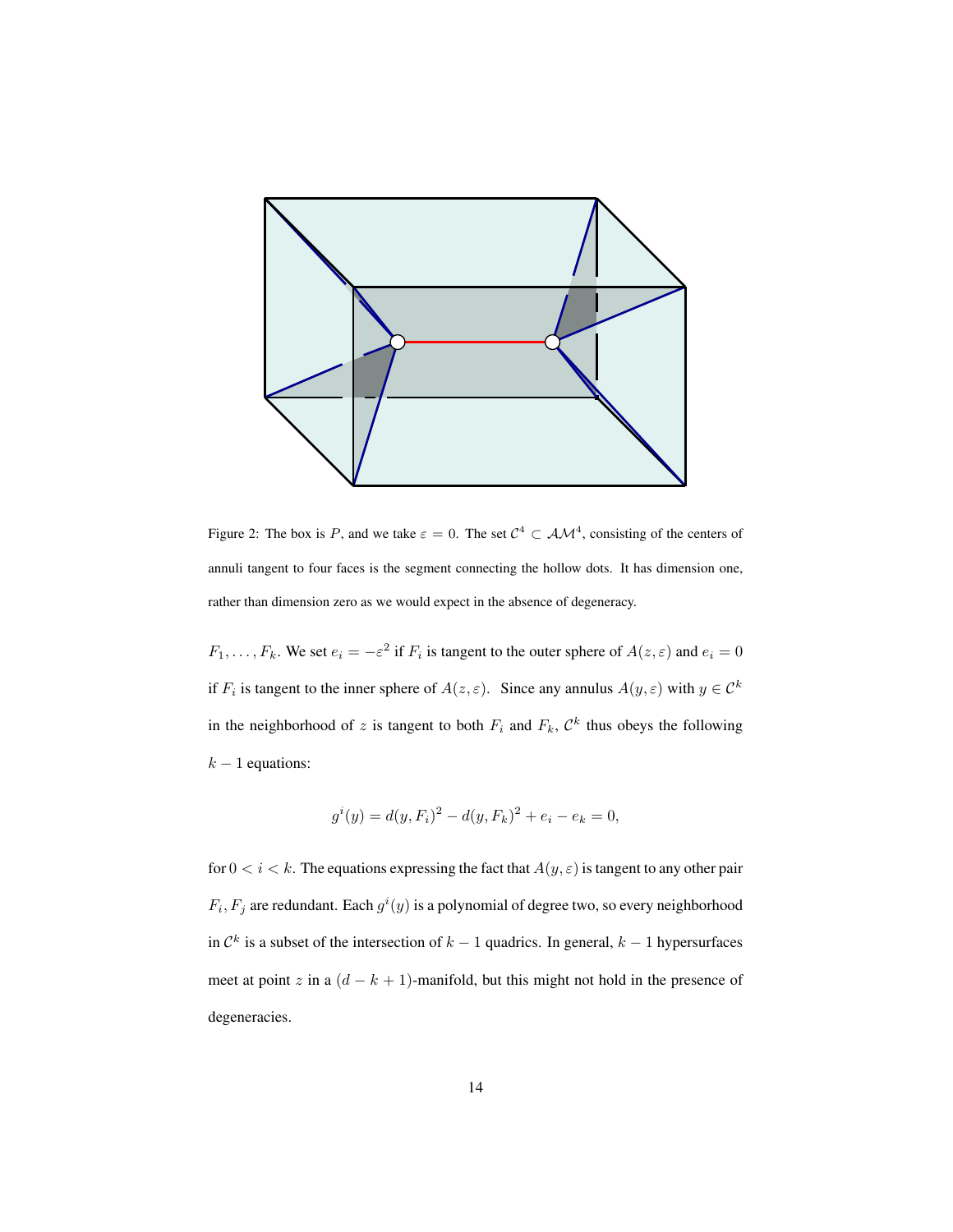**Lemma 3** *Suppose*  $z \in C^k$  *is the center of an annulus*  $A(z, \varepsilon)$  *tangent to the polyhe*dron at  $k$  affinely independent points  $x_1, \ldots, x_k$ . Then the neighborhood of  $z$  in  $\mathcal{C}^k$  is  $a(d - k + 1)$ -manifold. Furthermore, the tangent space to  $\mathcal{C}^k$  at  $z$  is the set of vectors *orthogonal to the affine space spanned by*  $x_1, \ldots, x_k$ .

PROOF. In a small neighborhood of  $z$ ,  $\mathcal{C}^k$  coincides with the zero-set of the functions  $g^{i}(y)$ . Let  $F_{i} = F_{x_i}$  be the face to which  $x_i$  belongs. One can check that the gradient of  $g^{i}(y)$  is  $2(x_k - x_i)$ . Since the  $x_i$  are affinely independent for  $1 \leq i \leq k$ , we have that the Jacobian of the map  $g = (g^1(y), \ldots, g^{k-1}(y))$  has rank  $k-1$ , so the implicit function theorem implies that its zero-set  $g^{-1}(0)$  is a  $(d-k+1)$ -dimensional manifold in a neighborhood of z. Furthermore, the tangent space of  $g^{-1}(0)$  at z is the null space of the derivative  $Dg(z)$ , which is the set of vectors orthogonal to the affine space spanned by  $x_1, \ldots, x_k$ . 回

While the assumption that the tangency points of  $A(z, \varepsilon)$  are independent is sufficient to show that z belongs to the stratum of dimension at most  $d-k+1$ , this condition is not necessary. Again, this is a phenomenon that occurs only in high dimension. As an example of an annulus  $A(z, \varepsilon)$  for which the tangency points are not independent but the dimension of the stratum containing  $z$  remains small, let's consider the following example in  $\mathbb{R}^6$ . The polyhedron P consists of segments of four lines, represented parametrically by  $(0, 0, s, 0, 0, 0), (1, 0, 0, t, 0, 0), (0, 1, 0, 0, u, 0)$ , and  $(1, 1, 0, 0, 0, v)$ , with  $-1 \leq s, t, u, v \leq 1$ . Let us take  $\varepsilon = 0$ , and consider the part of  $C^4$  consisting of points z with  $A(z, \varepsilon)$  tangent to the interiors of all four line segments. This is a three-dimensional manifold, as one would expect, and at most points  $z$  in this portion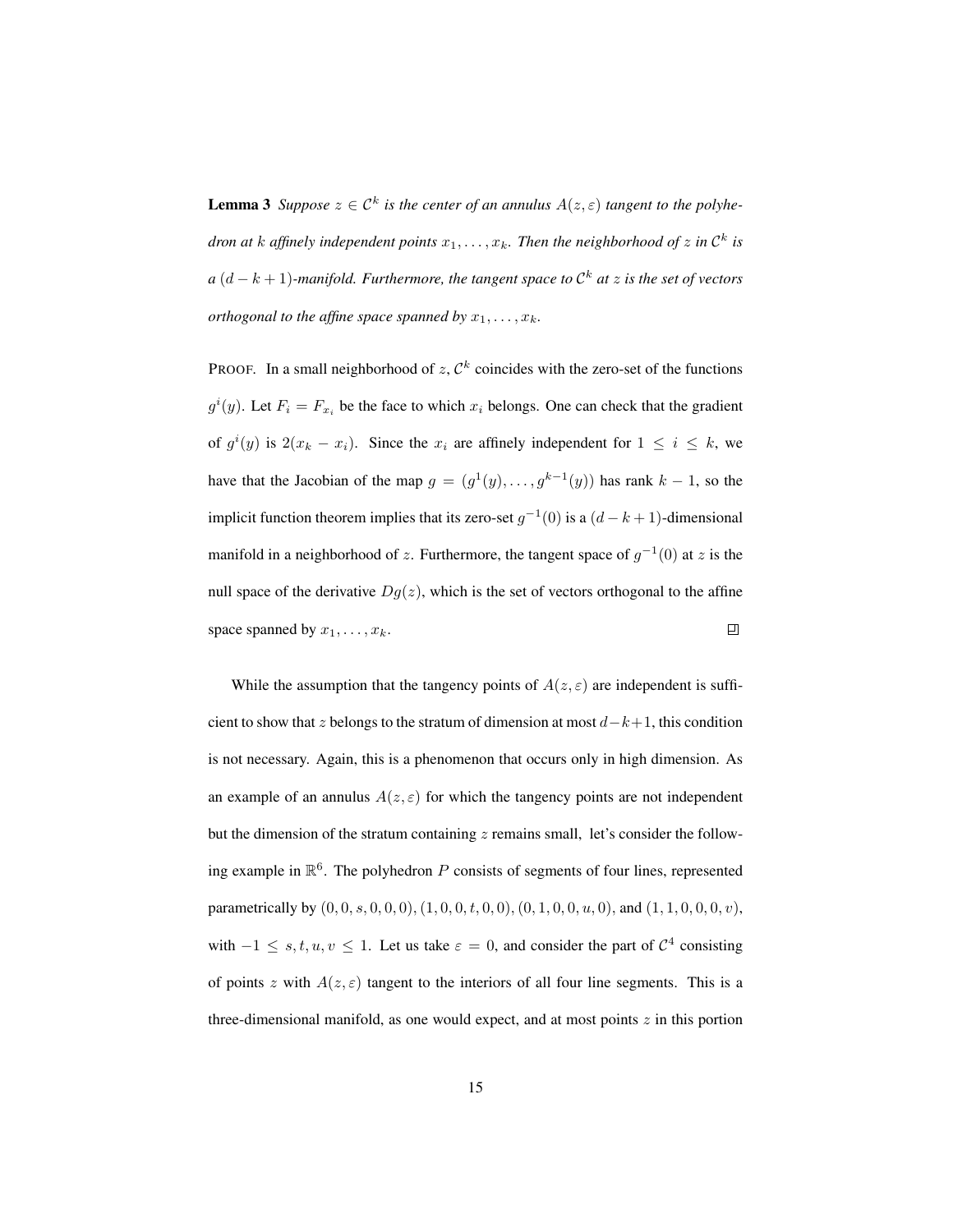of  $AM^3$  the four points of tangency span a three-dimensional subspace. But the point  $z = (1/2, 1/2, 0, 0, 0, 0)$  also belongs to this part of  $C<sup>4</sup>$  and its points of tangency all lie in a common 2-flat. Nonetheless z is a regular point of  $\mathcal{C}^k$ , and  $\mathcal{C}^k$  has dimension three in the neighborhood of  $z$ . This example illustrates why we need to consider not just the local points of tangency in the neighborhood of  $z$  but also the tangent faces.

**Definition 4** We say that k faces  $F_1, \ldots, F_k$  are independent if none of them is con*tained in the affine space spanned by the union of the others, that is for*  $1 \leq i \leq k$ ,

 $F_i \nsubseteq \text{Aff}(F_1 \cup \cdots \cup \widehat{F_i} \cup \cdots \cup F_k),$ 

where the symbol  $\hat{ }$  *over*  $F_i$  indicates that it is omitted in the union.

For example, the four segments in  $\mathbb{R}^6$  which we just considered are independent.

**Lemma 5** *Suppose that*  $A(z,\varepsilon)$  *is tangent to exactly* k *faces.* If *those* k *faces* are *independent, then*  $\mathcal{C}^k$  *is a manifold of dimension at most*  $d - k + 1$  *in a neighborhood of* z*.*

**PROOF.** Recall that  $\mathcal{C}^k$  is the set of points  $z \in \mathbb{R}^d$  such that  $A(z, \varepsilon)$  is tangent to exactly k faces of P. We partition  $\mathcal{C}^k$  into k pieces (some of which might be empty), as follows. We write  $S_i$  for the set of points  $y \in C^k$  whose tangency points span a space of dimension *i*. Thus we have  $C^k = \bigcup_i S_i$ , for  $0 \le i \le k - 1$ . All we need to prove is that in the neighborhood of any  $z \in S_i$ ,  $S_i$  has dimension at most  $d - k + 1$ , for all  $0 \le i \le k - 1$ . By Lemma 3, we already know that  $S_{k-1}$  is a  $(d - k + 1)$ dimensional manifold, so let us consider  $i < k - 1$ . The idea of this proof is to define  $S_i$ , in the neighborhood of z, as the intersection of a family of surfaces, and to compute the dimension of the intersection.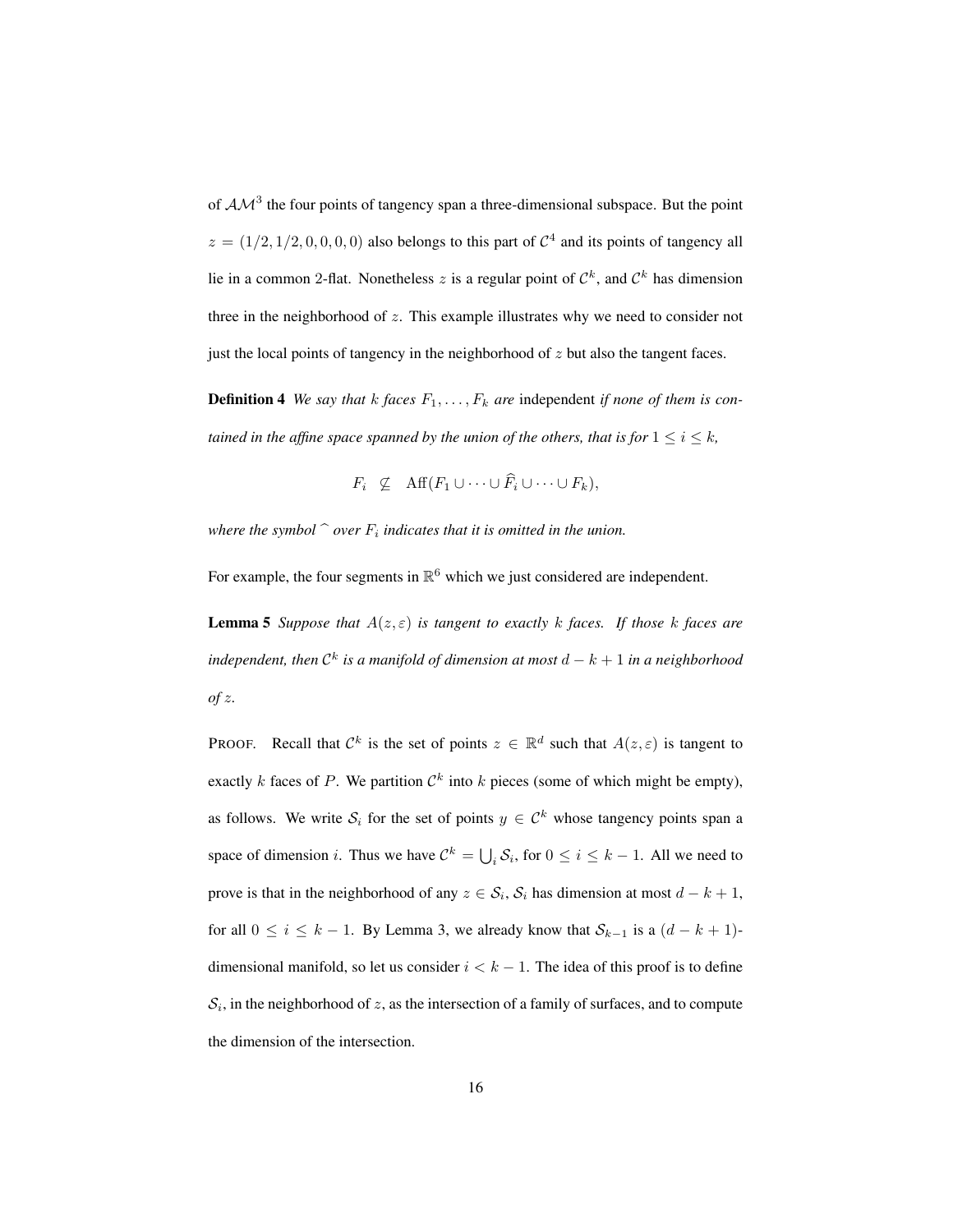

Figure 3: Notation for the proof of Lemma 5.  $A(y, 0)$  is tangent to  $F_1$ ,  $F_2$  and  $F_j$ .

Let  $F_1, \ldots, F_k$  be the k faces tangent to  $A(z, \varepsilon)$ . Using the same compactness argument as before, there exists a small neighborhood U of z in  $\mathbb{R}^d$  such that for every point in  $w \in S_i \cap U$ , the only faces possibly tangent to the annulus  $A(w)$  are  $F_1, \ldots, F_k$ .

For  $y \in S_i \cap U$ , let  $x_i(y)$  be the orthogonal projection of y onto  $\text{Aff}(F_i)$  (see Figure 3). We can always reduce the size of U such that the tangency points  $x_1(y), \ldots, x_k(y)$ span an affine space of dimension  $i$ ; without loss of generality, let us assume that the first *i* tangency points  $x_1(y), \ldots, x_i(y)$  are affinely independent. The first surface we construct is the locus of annulus centers tangent just to the faces  $F_1, \ldots, F_i$ . Specifically, let  $P' = cl(F_1) \cup \cdots \cup cl(F_i)$  and write S' for the set of points which are the center of a hollow annulus (with respect to  $P'$ ) of penetration  $\varepsilon$  tangent to the *i* faces  $F_1, \ldots, F_i$ . By Lemma 3, S' is a  $(d-i+1)$ -manifold in a neighborhood of y. Clearly  $\mathcal{S}_i \subseteq \mathcal{S}'$ .

Now, for each of the other  $F_j$ , we construct another surface containing y. For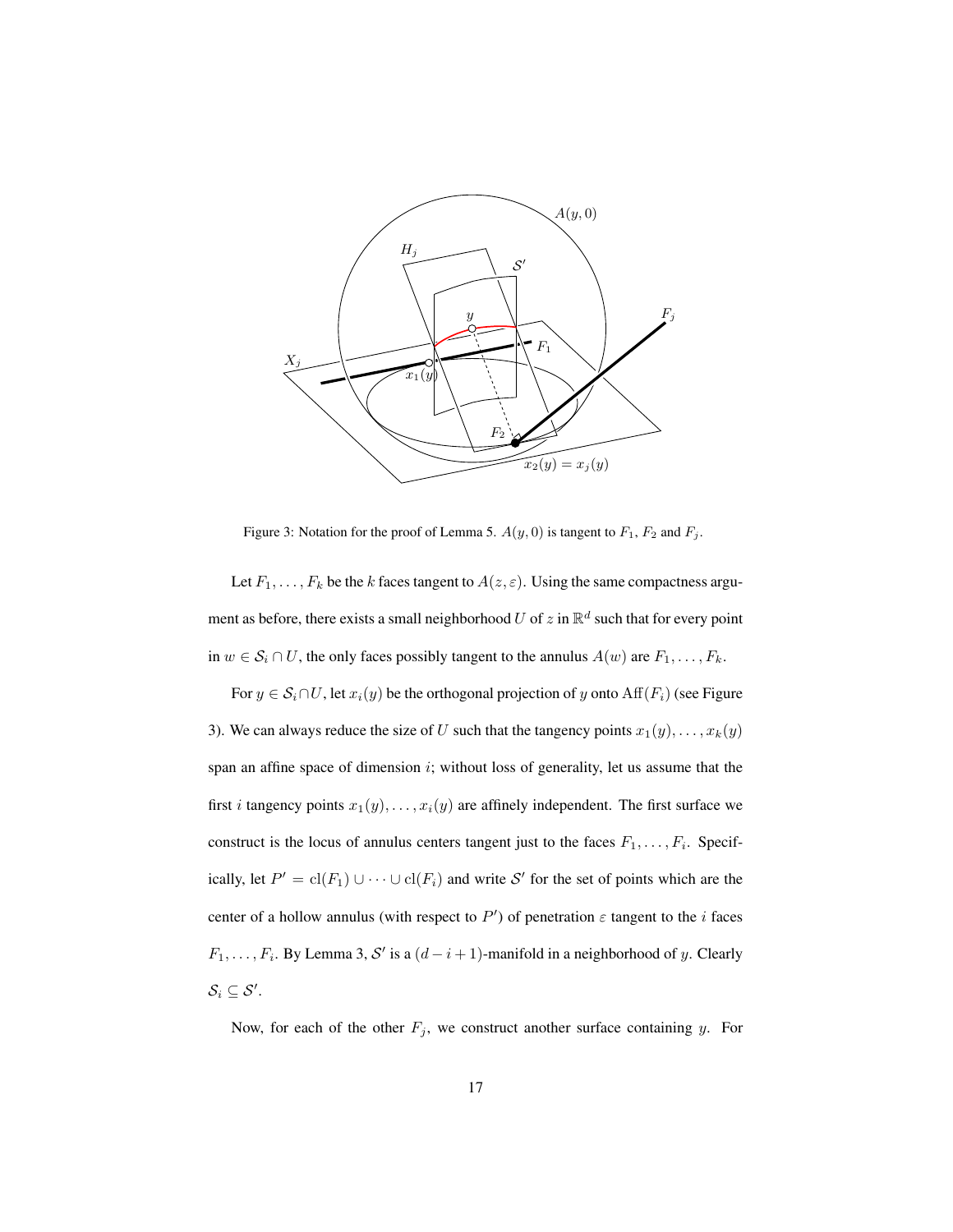$i < j \le k$ , the point  $x_j(y)$  is an affine combination of  $x_1(y), \ldots, x_i(y)$  and therefore belongs to

$$
X_j = \text{Aff}(F_1 \cup \dots \cup \widehat{F_j} \cup \dots F_{k-1}).
$$

Since  $F_j \cap X_j$  contains the tangency point  $x_j(y)$ , it is not empty. We define  $H_j$  as the set of points  $w \in \mathbb{R}^d$  such that the nearest point to w on  $\text{Aff}(F_j)$  lies in  $\text{Aff}(F_j \cap X_j)$ , that is, the set of points that, like y, fall into  $\text{Aff}(F_j \cap X_j)$  when projected to  $\text{Aff}(F_j)$ .  $H_j$  is an affine space, orthogonal to  $F_j$ , of dimension  $d - \dim F_j + \dim(F_j \cap X_j)$ .

So all  $y \in \mathcal{C}^k$  in the neighborhood of z lie in  $\mathcal{S}' \cap H_{i+1} \cap H_{i+2} \cdots \cap H_k$ . Let us prove that this intersection has dimension at most  $d-k+1$ . In Lemma 3, we observed that the normal space to S' at y is spanned by the  $i - 1$  vectors  $v_2 = x_1(y) - x_i(y), \dots, v_i =$  $x_{i-1}(y) - x_i(y)$ . For  $i + 1 \leq j \leq k$ , we can always find a vector  $v_j$  in the normal space to  $H_j$ , by choosing  $v_j$  in the tangent plane to  $F_j$  and orthogonal to  $F_j \cap X_j$ . Because the  $F_j$  are independent faces, the vectors  $v_2, \ldots, v_k$  are linearly independent and all belong to the normal space of the intersection  $S' \cap H_{i+1} \cap H_{i+2} \cap \cdots \cap H_k$ . It follows that the intersection is a manifold of dimension at most  $d - k + 1$ , and that  $S_i$ is a stratified space of dimension at most  $d - k + 1$ .  $\Box$ 

We deduce immediately the following corollary:

**Corollary 6** Let  $z \in AM^k$  and suppose that  $A(z, \varepsilon)$  is tangent to j faces amongst *which* <sup>k</sup> *faces are independent. Then,* <sup>z</sup> *lies on a stratum of* AM<sup>k</sup> *with dimension at*  $most\ d-k+1$ .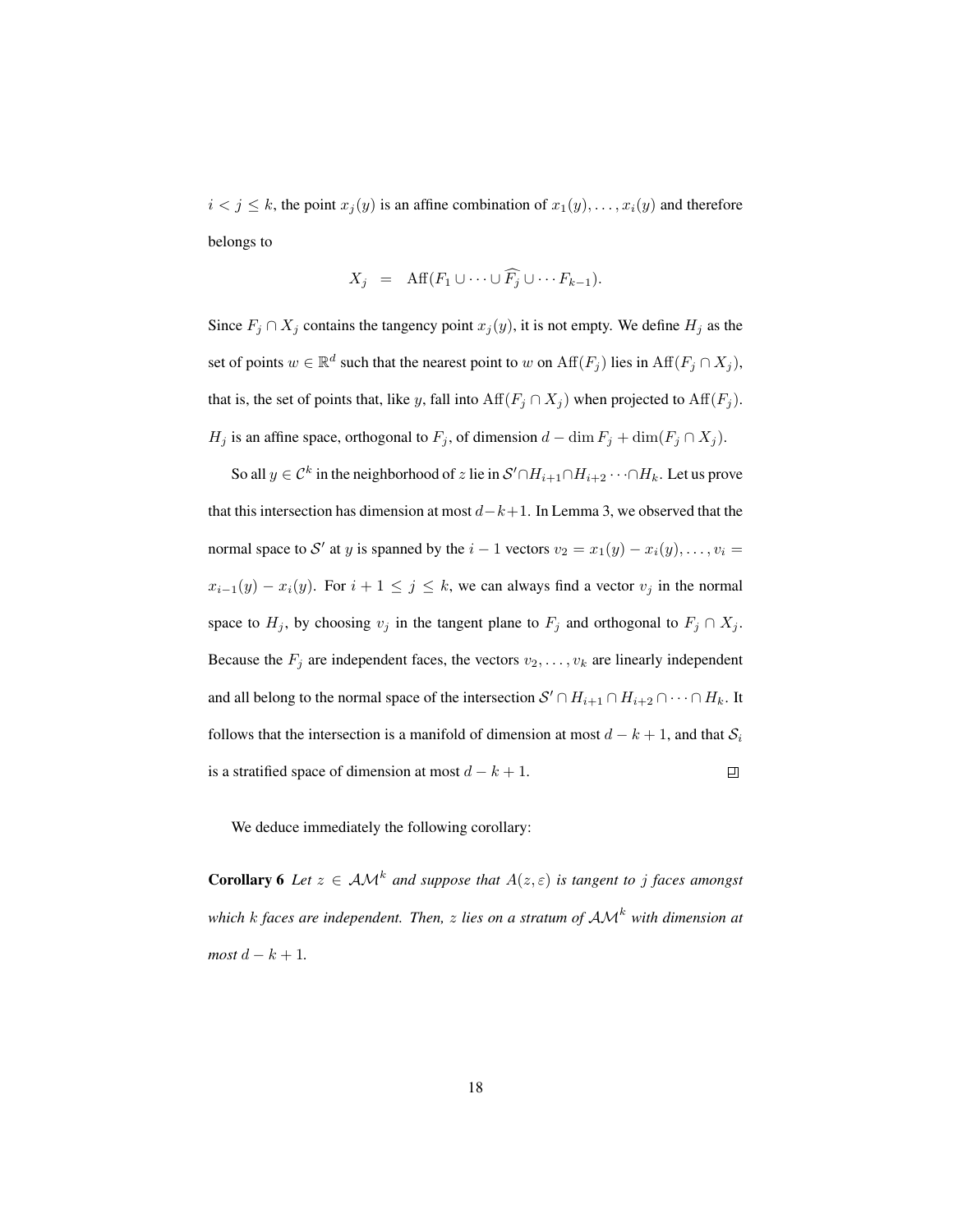### 5 Trimmed annular medial axis

We have established that the subset of  $A\mathcal{M}^k$  induced by independent faces has the "right" dimension  $d - k + 1$ , which is necessary to our plan of counting Delaunay simplices via a packing argument. It may, however, extend to infinity and hence have infinite  $(d - k + 1)$ -dimensional volume. In this section we define a bounded  $(d (k+1)$ -dimensional subset of  $AM<sup>k</sup>$ , which we call the *trimmed annular* k-medial axis  $TAM^k$ . We end this section by proving that the volume of  $TAM^k$  is bounded by a constant that does not depend on  $\varepsilon$ .

We need some definitions. We say that a hyperplane *supports*  $X \subseteq \mathbb{R}^d$  if it has nonempty intersection with the boundary of  $X$  and empty intersection with the interior of X.

**Definition 7** *A point*  $z \in AM^k$ , and the corresponding annulus  $A(z,\varepsilon)$  are nonessential *if there exists a hyperplane supporting the convex hull of* P *and containing all faces tangent to*  $A(z, \varepsilon)$ *. Otherwise, the point* z and the corresponding annulus  $A(z,\varepsilon)$  *are* essential.

An annulus  $A(z, \varepsilon)$  may be essential because it is tangent to a face F not on the boundary of the convex hull, and/or because the union of faces tangent to  $A(z, \varepsilon)$  spans  $\mathbb{R}^d$ ; see Figure 4. Since we assume that P spans  $\mathbb{R}^d$  (Section 2.1), the set of essential points is non-empty.

**Definition 8** The trimmed annular k-medial axis,  $TAM^k$ , is the set of essential points *lying on the i-dimensional strata of the annular k-medial axis for*  $i \leq d - k + 1$ *.*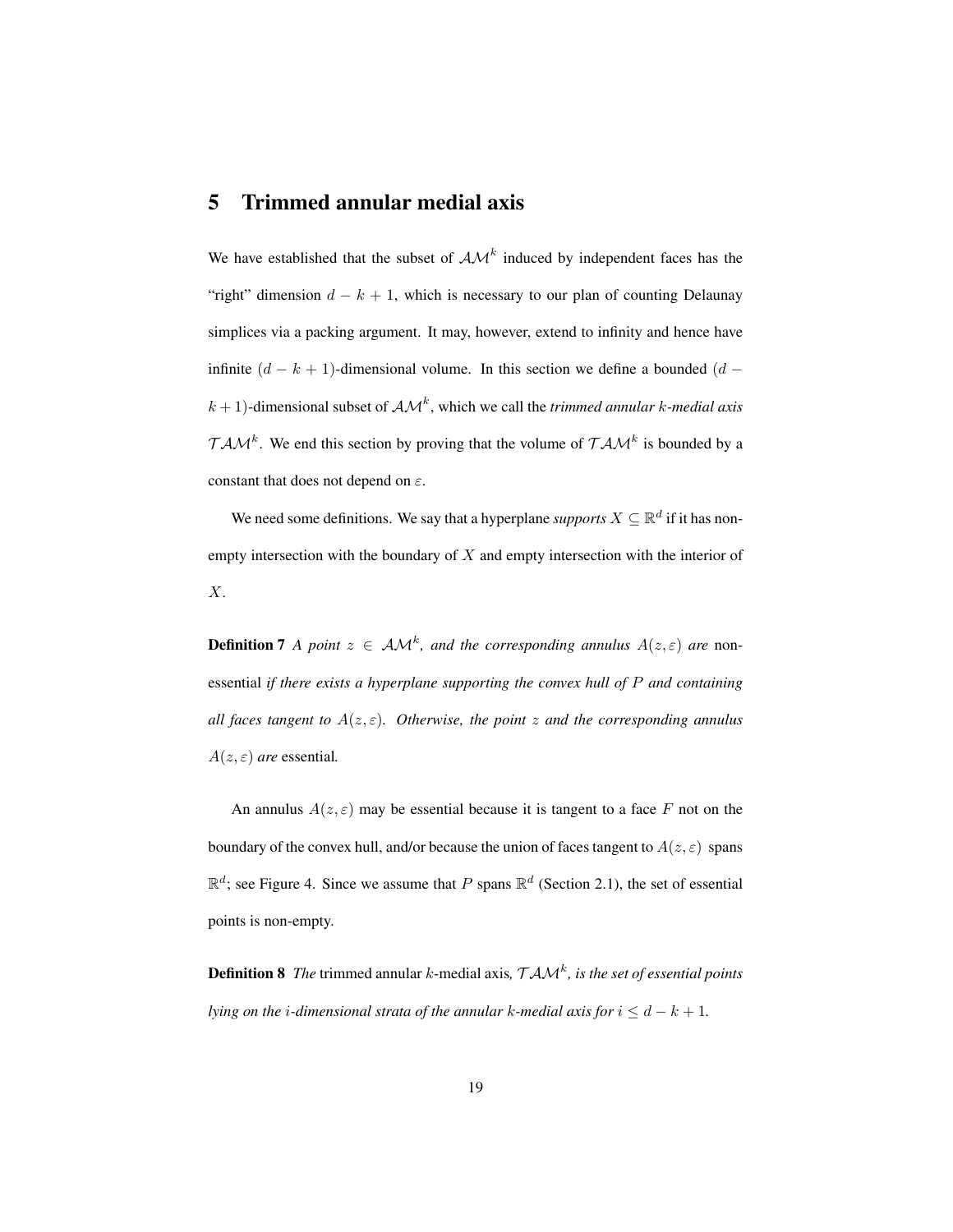

Figure 4: A polyhedron formed of four faces and its annular 2-medial axis, taking  $\varepsilon$  to be zero. The set of essential points forms the closed piece of parabola consisting of points equidistant to  $F_0$  and  $F_3$ . The two endpoints are essential because the spheres centered at the endpoints are also tangent to  $F_3$ .

We begin our proof that  $T A M^k$  is bounded and that this bound does not depend on  $\varepsilon$  with two simple, and similar, technical lemmata.

Lemma 9 *Let* A *be an annulus tangent to a hyperplane* H *at point* x *and whose inner sphere does not enclose point* q*, with* q *and the center of* A *on the same side of* H*. Let* R *and* r *be respectively the outer and inner radii of* A*. Suppose that there exist two scalars* D and  $h > 0$  *such that*  $d(q, H) \geq h$ ,  $||x - q|| \leq D$  and  $R - r \leq \frac{h}{2}$ . Then, the *inner radius of A satisfies*  $r \leq \frac{D^2}{h}$ *.* 

PROOF. We first consider what happens when the inner sphere of  $A$  passes through  $q$ and point  $x$  lies on the outer sphere of  $A$  (see Figure 5). Let  $y$  be the intersection of the inner sphere of A with the segment connecting x to the center z of A. Let c be the midpoint of the segment yq. Since the angle between the two vectors  $c - z$  and  $q - z$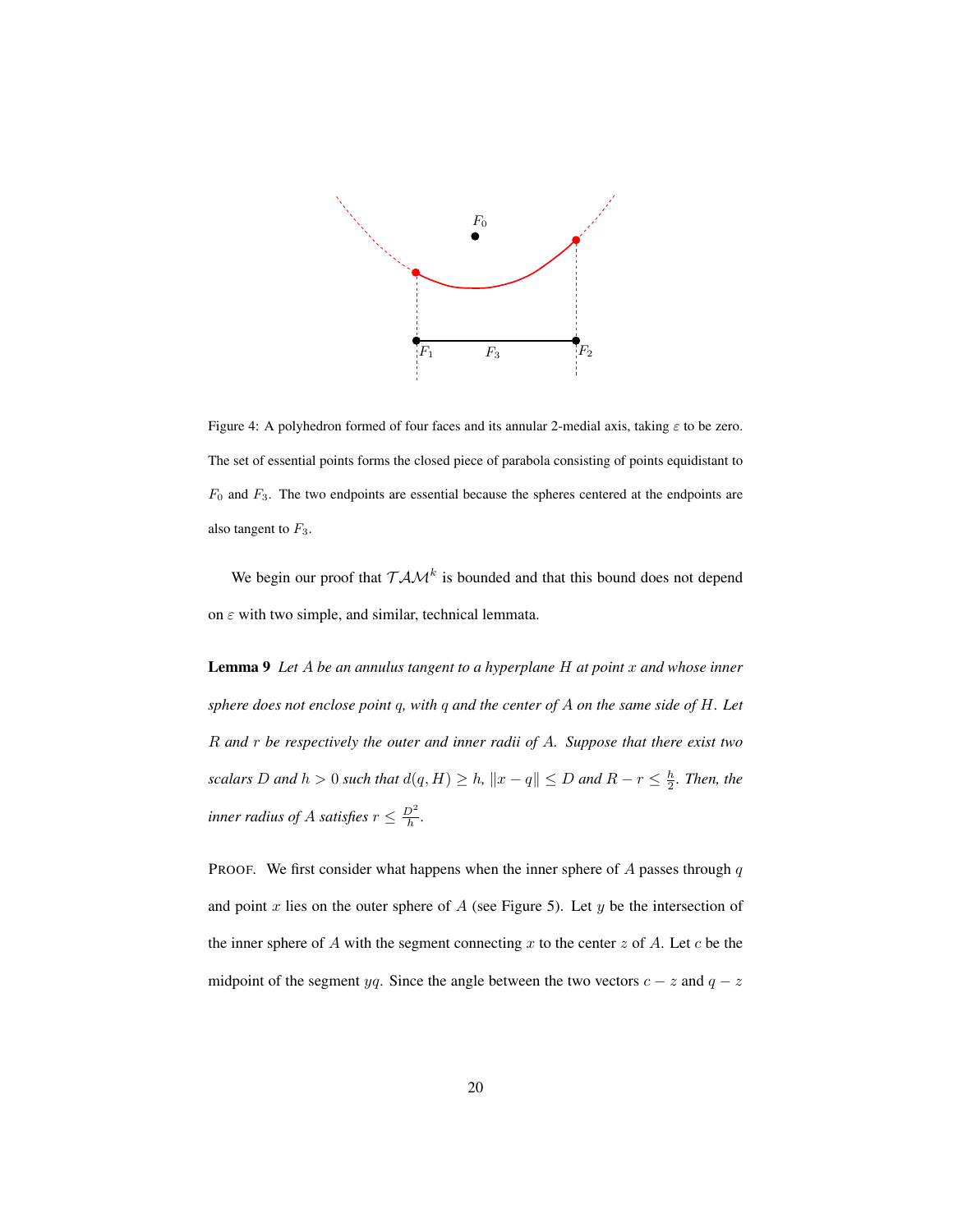

Figure 5: Notation for the proof of Lemma 9.

is equal to the angle between the vector  $q - y$  and the hyperplane H, we have

$$
\frac{\|q-y\|}{2r} = \frac{d(q,H) - (R-r)}{\|q-y\|}
$$

The bound on r follows immediately.

For the case in which  $x$  lies on the inner sphere of  $A$ , apply the same argument, assuming that  $r = R$  and  $x = y$ .  $\Box$ 

**Lemma 10** Let  $A(z,\varepsilon)$  be tangent to two hyperplanes  $H_i, H_j$ , at points  $x_i, x_j$  such that their normal vectors  $v_i, v_j$ , pointing towards z, have angle difference  $\angle(v_i, v_j)$  >  $\alpha$ *. Let* D be the diameter of P. Then the inner radius r of A is at most  $\frac{D}{\sin \alpha/2}$ *.* 

**PROOF.** If  $x_i$  is tangent to the larger sphere of  $A(z, \varepsilon)$ , we let  $y_i$  be the intersection point of segment  $x_i, z$  with the inner sphere; similarly we define  $y_j$  if  $x_j$  is tangent to the outer sphere. In any case, we consider the distance  $D'$  between the two points on the inner sphere, and note that  $D' \leq D$ . We have  $\sin \alpha/2 = D'/2$ , so that  $r =$  $d(y, z) \leq \frac{D}{2 \sin \alpha/2}.$  $\Box$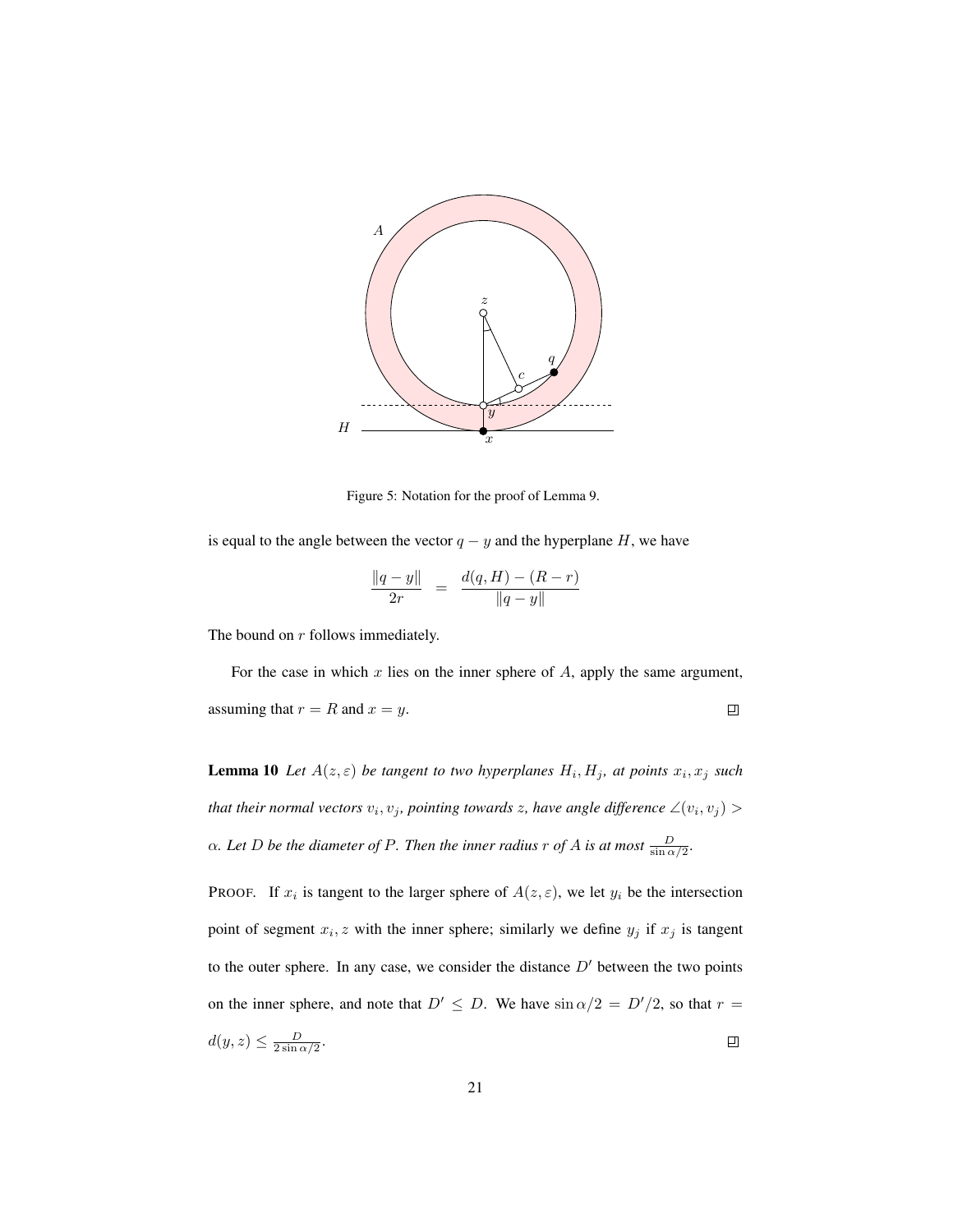We plan to show that the radius of any essential annulus can be bounded using one or the other of these technical lemmata. Let  $\mathcal{F} = \{F_i\}_{i \in I}$  be the set of faces of P tangent to  $A(z,\varepsilon)$ . Each  $F_i$  is tangent to  $A(z,\varepsilon)$  at a point  $x_i$ , and we define the normal  $v_i$  to  $A(z, \varepsilon)$  at  $x_i$  to be the unit vector with direction of  $z - x_i$ , i.e.  $v_i =$  $(z-x_i)/||z-x_i||$ .

We will choose a constant  $\alpha$  later; it will depend only on P and not on z or  $\varepsilon$ . If there is a pair of normals  $v_i, v_j$  such that  $\angle(v_i, v_j) > \alpha$ , we bound the radius of  $A(z, \varepsilon)$ using Lemma 10, with  $D$  taken to be the diameter of  $P$ . So it only remains to bound the size of an essential annulus, for which every pair of normals differs by at most  $\alpha$ , which is done in Lemma 12.

We begin by characterizing an annulus as essential or non-essential using only its set F of tangent faces, irrespective of z and  $\varepsilon$ . Let  $\mathbb{S}^{d-1} = \{v \in \mathbb{R}^d \mid ||v|| = 1\}$  be the space of direction vectors in  $\mathbb{R}^d$ . To each face  $F_i$  of the polyhedron P, we associate the function  $\delta_{F_i}: \mathbb{S}^{d-1} \to \mathbb{R}$  which maps every unit vector  $v \in \mathbb{S}^{d-1}$  to

$$
\delta_{F_i}(v) = \max\{\langle q - x, v \rangle \mid \forall x \in \text{cl}(F_i), \forall q \in P\}.
$$

Roughly speaking,  $\delta_{F_i}(v)$  represents the distance between an extreme point in direction v on P and an extreme point in direction  $-v$  on the closure of  $F_i$ . Notice that because  $F_i \subset P$ ,  $\delta_{F_i}(v) \ge 0$  for all v, since zero is achieved for any  $x \in F_i$  by choosing  $q = x$ . In addition, we have  $\delta_{F_i}(v) = 0$  exactly when every point  $x \in F_i$  is an extreme point of  $P$  in direction  $v$ , that is, when there is a supporting plane of the convex hull of  $P$ containing  $F_i$ . Finally, we observe that  $\delta_{F_i}(v)$  is continuous, and, since it is defined on the compact space  $\mathbb{S}^{d-1}$ , it is uniformly continuous (by the Heine - Cantor Theorem).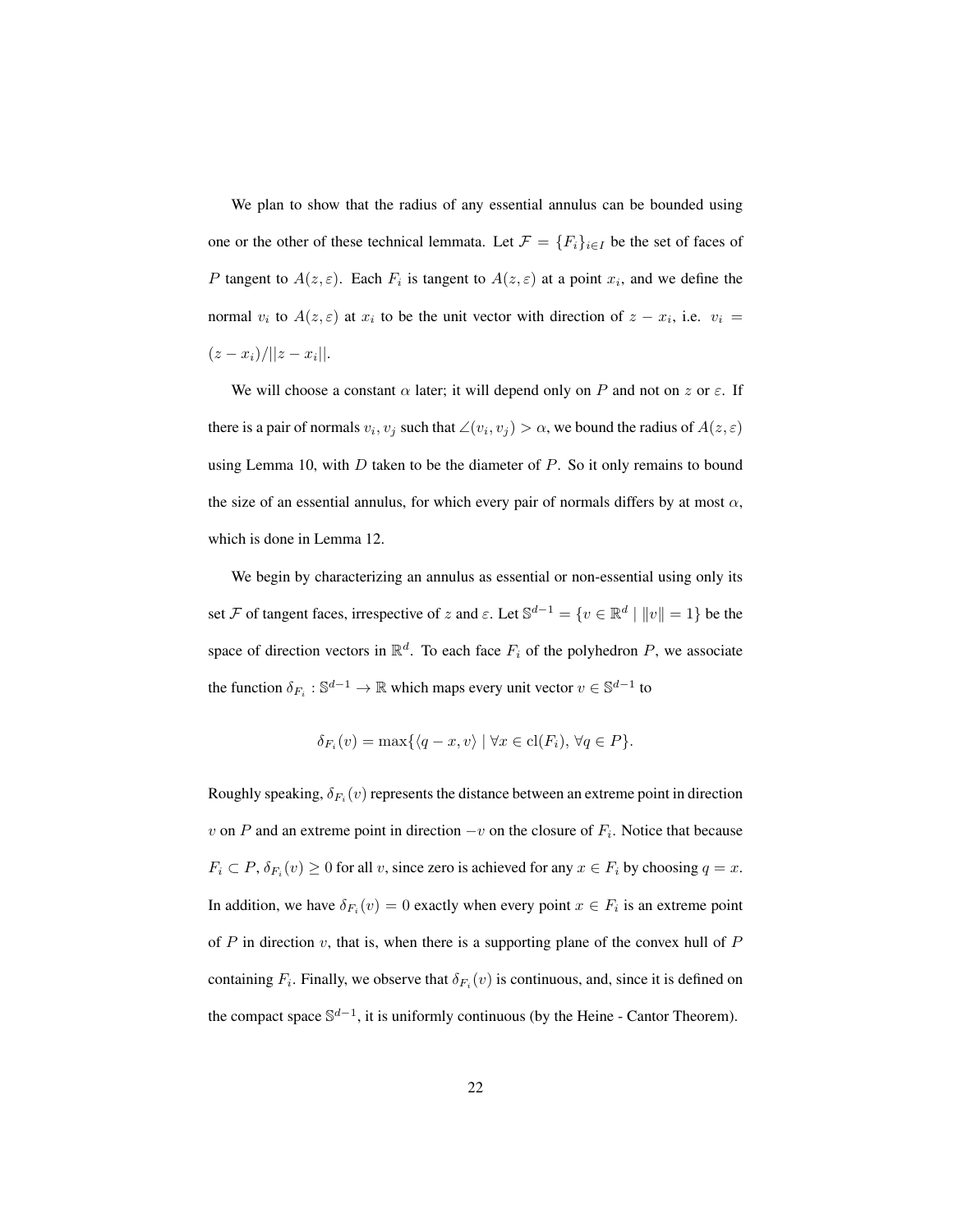We now consider any set  $\mathcal{F} = \{F_i\}_{i \in I}$  of faces. Let

$$
\delta_{\mathcal{F}}(v) = \max \sum_{i \in I} \delta_{F_i}(v).
$$

As the maximum of a set of continuous non-negative functions, this is again a continuous non-negative function.

**Observation 11** *The annulus*  $A(z,\varepsilon)$  *with tangent face set* F *is non-essential if and only if there exists a unit vector* v *such that*  $\delta_{\mathcal{F}}(v) = 0$ *.* 

PROOF. We have  $\delta_{\mathcal{F}}(v) = 0$  if and only if  $\delta_{F_i}(v) = 0$  for all *i*. This happens when the tangent plane to P in direction v contains all of the  $F_i \in \mathcal{F}$ . This means, by definition, that  $A(z, \varepsilon)$  is non-essential. 凹

Thus, since  $A(z, \varepsilon)$  is essential, we must have  $\delta \mathcal{F}(v) > 0$  for all unit vectors v. Since the map  $\delta_F$  is continuous and defined on a compact set, it attains a global minimum and this minimum is positive. We define

$$
2h = \min_{\mathcal{F}} \min_{v} \delta_{\mathcal{F}}(v),
$$

where v ranges over all unit vectors and  $\mathcal F$  ranges over all subsets of faces such that  $\mathcal F$ is not contained in a hyperplane supporting the convex hull of  $P$ . We have  $h > 0$ . We use this constant, dependent on  $P$ , in the following theorem.

**Lemma 12** *There exists a constant*  $\alpha$ , dependent on the geometry of P but not on  $\varepsilon$ , such that for any essential annulus  $A(z, \varepsilon)$  for which every pair  $v_i, v_j$  of its normal *vectors has angle distance*  $\angle(v_i, v_j) < \alpha$ , the distance  $d(z, P) < \frac{D^2}{h}$ , where D is the *diameter of* P*.*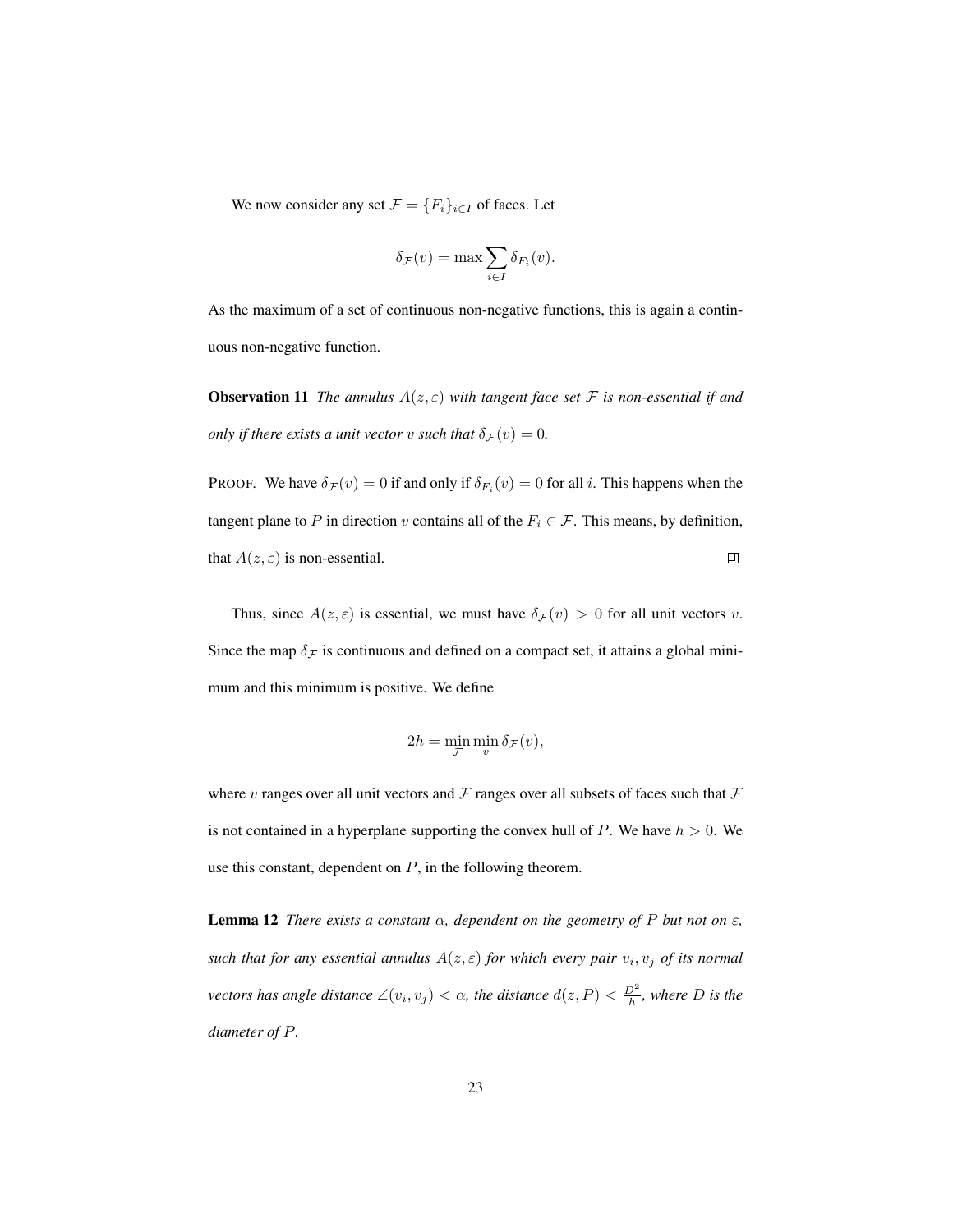PROOF. From the fact that  $A(z, \varepsilon)$  is essential, we can conclude that for any of the  $F_i \in \mathcal{F}$ , there is some  $v_j$  such that  $\delta_{F_i}(v_j) > 2h$ . If  $\delta_{F_i}(v_i) > 2h$ , we are done, but this is not guaranteed to be the case. So now we use the fact that the lemma assumes that the directions of the  $v_j$  are all similar. Since  $\delta_{F_i}$  is uniformly continuous, we can select an  $\alpha_{F_i}$  (again depending on F and not on z or  $\varepsilon$ ), such that

$$
\angle(v_i, v_j) < \alpha_{F_i} \implies |\delta_{F_i}(v_i) - \delta_{F_i}(v_j)| < h.
$$

We define  $\alpha = \min_F \alpha_F$  over all faces F of the polyhedron.

With this choice of  $\alpha$ , the fact that  $\delta_{F_i}(v_j) > 2h$  implies that  $\delta_{F_i}(v_i) > 2h - h = h$ . This in turn implies that there exists a point  $q \in P$  such that  $d(q, H_i) \geq h$ , where  $H_i$  is the hyperplane containing  $F_i$  with normal  $v_i$ . So we can apply Lemma 9 to bound the inner radius of  $A(z,\varepsilon)$ .  $\Box$ 

Combining Lemma 10 and Lemma 12, we conclude that the set of essential points is bounded and at distance at most max  $\left\{\frac{D}{\sin \alpha/2}, \frac{D^2}{h}\right\}$  $\}$  from P. Let  $B(P)$  be the smallest ball containing the set of essential points. The  $TAM^k$  is a stratified set, of dimension at most  $d - k + 1$ , in  $B(P)$ . Its *i*-dimensional stratum, for  $1 \le i \le d - k + 1$ , is the union of pieces of semi-algebraic sets, each of dimension  $i$ , formed by the intersection of at least  $k$  polynomials, each of degree at most two. The number of such pieces is bounded by a function of  $P$  (corresponding to the choices of at least k faces producing the polynomials), that is independent of  $\varepsilon$ . Each piece is also trimmed by  $B(P)$ . The *i*dimensional volume of the intersection of a ball of radius  $R$  with an algebraic variety of dimension i formed by  $m$  polynomials of bounded degree is bounded by a function of  $i, m$  and R (see [5], Lemma 7.4). So the overall i-dimensional volume of the stratum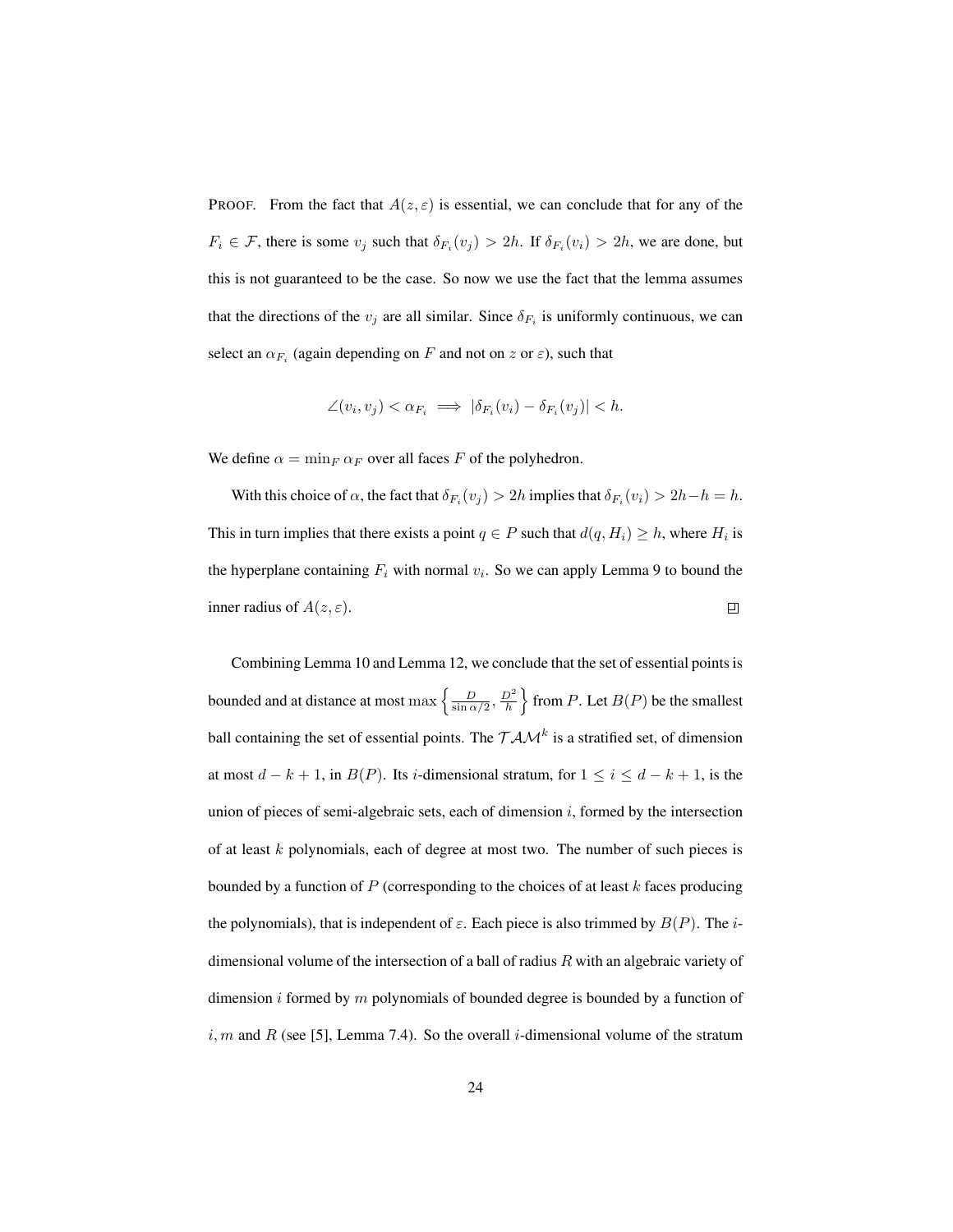is at most the sum of these trimmed varieties, and hence is itself bounded by some function of the geometry of P, independent of  $\varepsilon$ .

# 6 Mapping Delaunay spheres to  $\mathcal{T} \mathcal{A} \mathcal{M}^k$

The goal of this section is to assign every Delaunay sphere  $\Sigma$  to some point z on the trimmed annular k-medial axis. We begin with a quick geometric lemma.

**Lemma 13** *A Delaunay sphere*  $\Sigma$  *with center*  $z_1$  *is contained in the annulus*  $A(z_1, \varepsilon)$ .

PROOF. Let x be a point in P with minimum distance to  $z_1$  and let s be the sample point in  $S \cap \text{cl}(F_x)$  closest to x. The distance  $||x - s|| \leq \varepsilon$  and therefore  $s \in A(z_1, \varepsilon)$ . Because  $\Sigma$  encloses no sample point,  $\Sigma \subseteq A(z_1, \varepsilon)$ .  $\Box$ 

It is the preceding simple lemma which requires the restrictive sampling requirement that the faces of all dimensions must be sampled; if  $F_x$  was a subface of some larger-dimensional face  $F$ , and not itself sampled, a hollow annulus with center  $z_1$ could contain a large portion of  $F_x$ , extending far away from the projection x of  $z_1$ onto  $F_x$  and F. While we could find a sample s on F within distance  $\varepsilon$  of x, s would be contained in an annulus of width  $\varepsilon$ , but not however in the annulus  $A(z_1, \varepsilon)$  of penetration  $\varepsilon$  (recall Section 4.1).

We use the following incremental construction to associate an annulus, called Expansion( $\Sigma$ ), with each Delaunay sphere  $\Sigma$ ; we will then prove that the center z of Expansion( $\Sigma$ ) lies in  $T A M^k$ , and that  $\Sigma \cap P$  is contained in a set that we call the cover of z, the definition of which depends on  $d$ ,  $p$  and  $\varepsilon$ .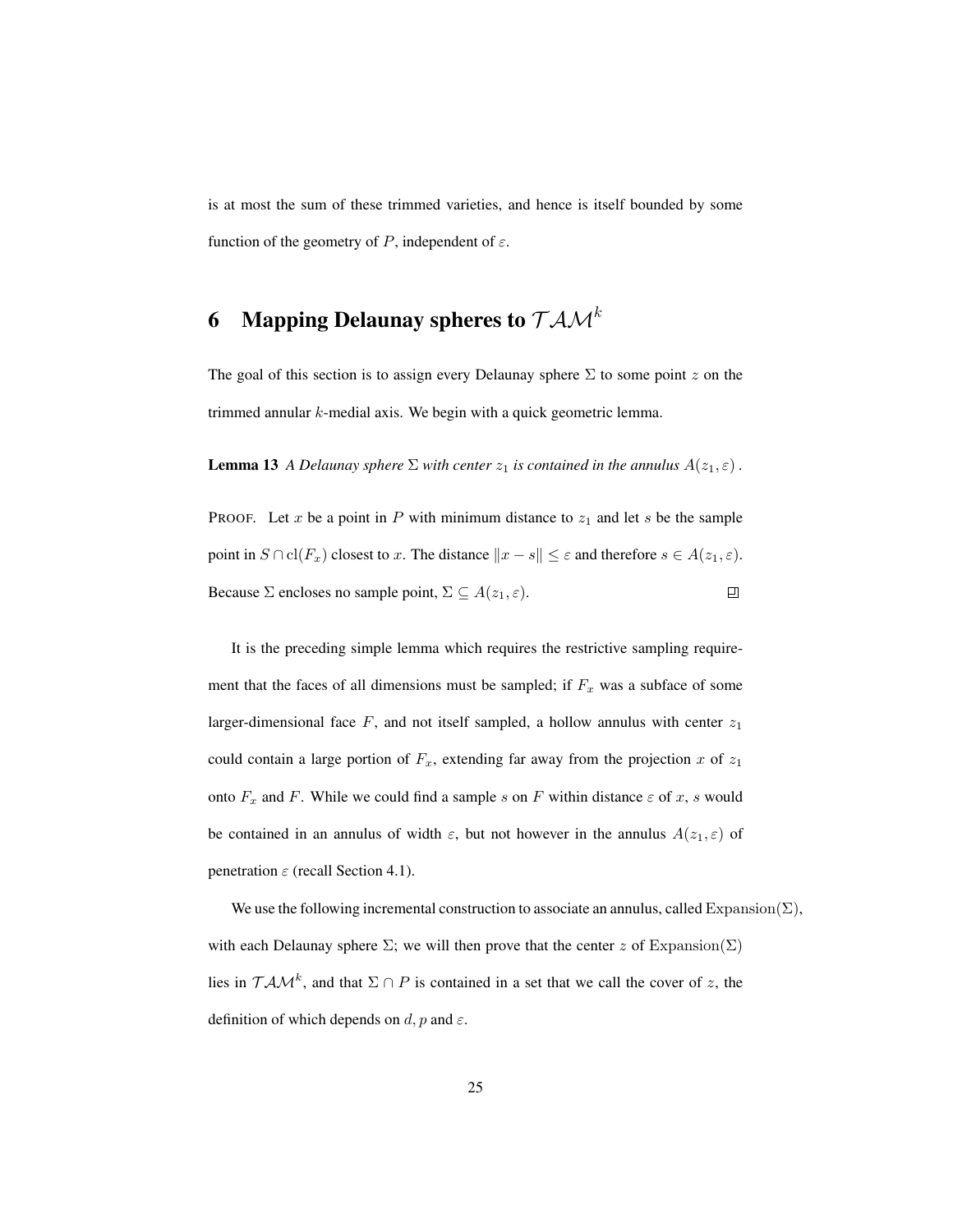Recall that we assume that P spans  $\mathbb{R}^d$  (Section 2.1), and that p is the dimension of P. Initially, we let  $z_1$  be the center of  $\Sigma$ . The inner sphere  $B(z_1, r)$  of the annulus  $A(z_1, \varepsilon)$  is tangent to P in at least one point x, contained in a face  $F_1 = F_x$ . At each step  $j$  of the construction we perturb the annulus to find another tangent face, and we increase the dimension of the subspace spanned by  $\{F_1 \dots F_j\}$  by at least one.

At an arbitrary step of the construction, we have a set  $\{F_1, \ldots, F_j\}$  of j faces tangent to  $A(z_j, \varepsilon)$ . If the dimension of  $\text{Aff}(\lbrace F_1, \ldots, F_j \rbrace) < d$ , we can find a hyperplane H that contains their union  $\bigcup_{i=1}^{j} F_i$  (possibly there are many such H; we can pick one arbitrarily). Let L be the line orthogonal to H and containing the current  $z_i$ . Consider any annulus  $A(y, \varepsilon)$  centered on L in the neighborhood of  $z_j$ . Since  $A(y, \varepsilon)$  also has penetration  $\varepsilon$ , its intersection  $A(y,\varepsilon) \cap H = A(z_j,\varepsilon) \cap H$ , and  $A(y,\varepsilon)$  remains tangent to  $F_1, \ldots, F_j$ . Consider the y, nearest to  $z_j$ , such that  $A(y, \varepsilon)$  is tangent to an additional face  $F_{j+1}$ , not contained in H. Such a y must exist, since P spans  $\mathbb{R}^d$ . We set  $z_{j+1} = y$ .

When there is a set of faces  $F_1, \ldots, F_j$  tangent to  $A(z_j, \varepsilon)$  that spans  $\mathbb{R}^d$ , we stop. Clearly this occurs after at most d steps. We associate  $\Sigma$  with the final annulus: define Expansion( $\Sigma$ ) =  $A(z_j, \varepsilon)$ , for the final  $z_j$ .

**Lemma 14** *For every Delaunay sphere*  $\Sigma$ *, the center z of the annulus* Expansion( $\Sigma$ ) belongs to the trimmed annular k-medial axis  $\mathcal{TAM}^k$ .

PROOF. Since we know that there is a set of faces  $\{F_1 \dots F_j\}$  tangent to  $A(z, \varepsilon) =$ Expansion( $\Sigma$ ) that span  $\mathbb{R}^d$ , we know that they cannot all be contained in a hyperplane supporting the convex hull, and this implies that  $z$  is essential. The crux of the proof is showing that  $A(z, \varepsilon)$  is tangent to at least k independent faces. This will establish that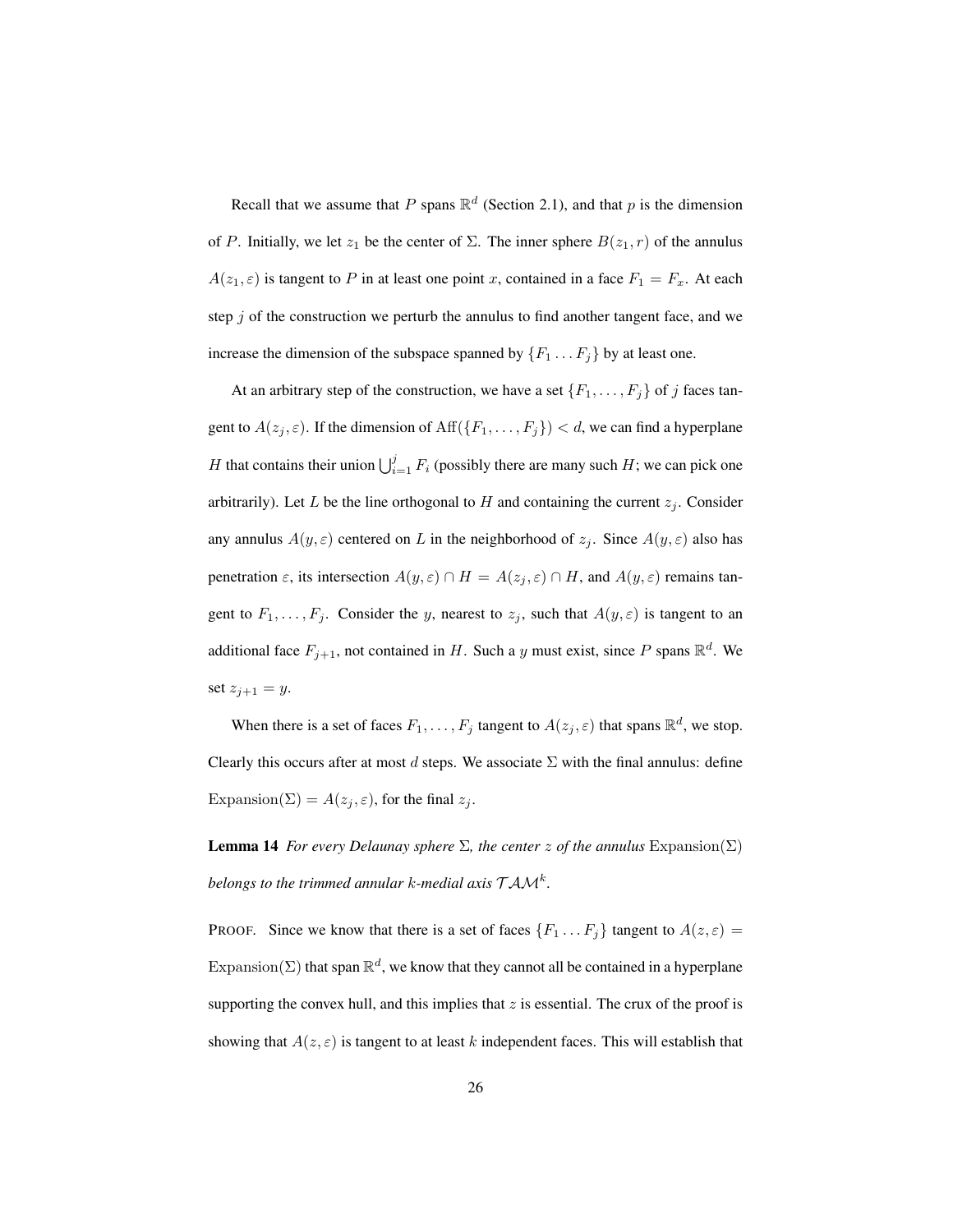z belongs to the  $(d - k + 1)$ -dimensional stratum of  $\mathcal{AM}^k$ , and hence to  $\mathcal{TM}^k$ .

Initially, since any single face is independent, the set  ${F<sub>1</sub>}$  is independent. The dimension of Aff $(\{F_1 \ldots F_{j+1}\})$  is at least one greater than the dimension of Aff $(\{F_1 \ldots F_j\})$ , since  $\text{Aff}(F_1 \dots F_j) \subset H$ , and  $F_{j+1}$  is not contained in H. This also implies that at each step  $F_{j+1}$  is independent of  $F_1 \dots F_j$ . However, it is possible that some  $F_i$  in  ${F_1 \dots F_j}$  may be spanned by some subset of  ${F_1 \dots F_{j+1}}$ , for instance if  $F_i \subseteq$  $F_{j+1}$ . Any such  $F_i$  can be removed, with  $\text{Aff}(\{F_1 \dots F_{j+1}\} - F_i) = \text{Aff}(\{F_1 \dots F_{j+1}\}).$ Let  $\mathcal F$  be the remaining set of independent faces.

We claim that at the end of the construction, there are at least  $k$  independent faces in  $\mathcal{F}$ , for  $k = \lceil \frac{d+1}{p+1} \rceil$ . Consider adding each  $F_i$  to the  $\mathcal F$  in turn. Each face has dimension at most p, so that adding  $F_i$  increases the dimension of the union  $\bigcup \{F_1 \dots F_{i-1}\}$ by at most  $p + 1$  (adding to the subspace basis a vector from the previous subspace Aff $(F_1 \ldots F_{i-1})$  to some point in  $F_i$ , and then a set of at most p vectors spanning  $F_i$ ). So the number of independent faces required to span all of  $d$ -dimensional space is at least  $k = \lceil \frac{d+1}{p+1} \rceil$ .

This establishes that the final  $A(z, \varepsilon)$  is tangent to at least k independent faces.  $\Box$ 

### 7 Covering Delaunay simplices

Now we would like to relate the intersection  $\text{Expansion}(\Sigma) \cap P$  back to the original Delaunay sphere  $\Sigma$ . We do this by defining the *cover* of a point z (roughly its region of influence on P), and then showing that the intersection  $\Sigma \cap P$  is contained in the cover of the annulus Expansion( $\Sigma$ ) centered at a point  $z \in T \mathcal{AM}^k$ .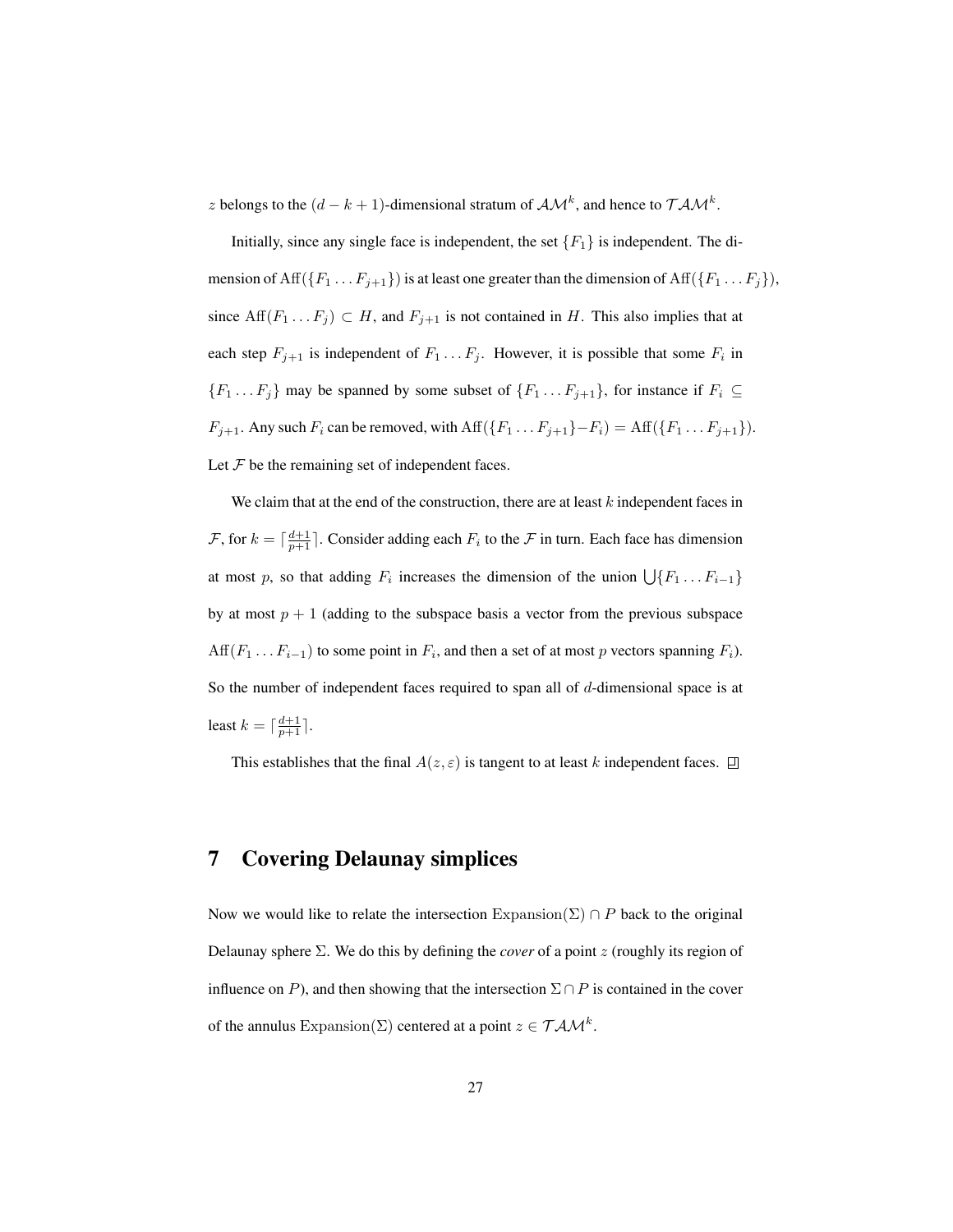So lets begin by defining the cover of a point z. Write  $\pi_x(z)$  for the orthogonal projection of z onto the flat supporting the face  $F_x$  containing x in P and let  $\Pi(z)$  =  ${\lbrace \pi_x(z) \mid x \in P \rbrace}$  be the set of orthogonal projections of z onto the flats supporting all faces of P. For any non-negative number w, called the *radius* of the cover, we define the w-cover as a union of balls:

$$
Cover(z, w) = \bigcup_{x \in \Pi(z)} B(x, w).
$$

We say that x is an anchor point of z if  $x \in A(z, \varepsilon)$  and  $\pi_x(z) = x$ . Thus, anchor points of z form a subset of  $\Pi(z)$  that contains the tangency points of the annulus with the polyhedron and possibly other points of  $P \cap A(z, \varepsilon)$ . Now we establish that any point in  $P \cap A(z, \varepsilon)$  must be close to an anchor point of z.



Figure 6: Notation for the proof of Lemma 15. The annulus is tangent to the four faces  $F_0$ ,  $F_1$ ,  $\mathcal{F}_2$  and  $\mathcal{F}_3.$ 

**Lemma 15** *For every point*  $x \in P \cap A(z, \varepsilon)$  *there exists an anchor point* y *of* z *in the*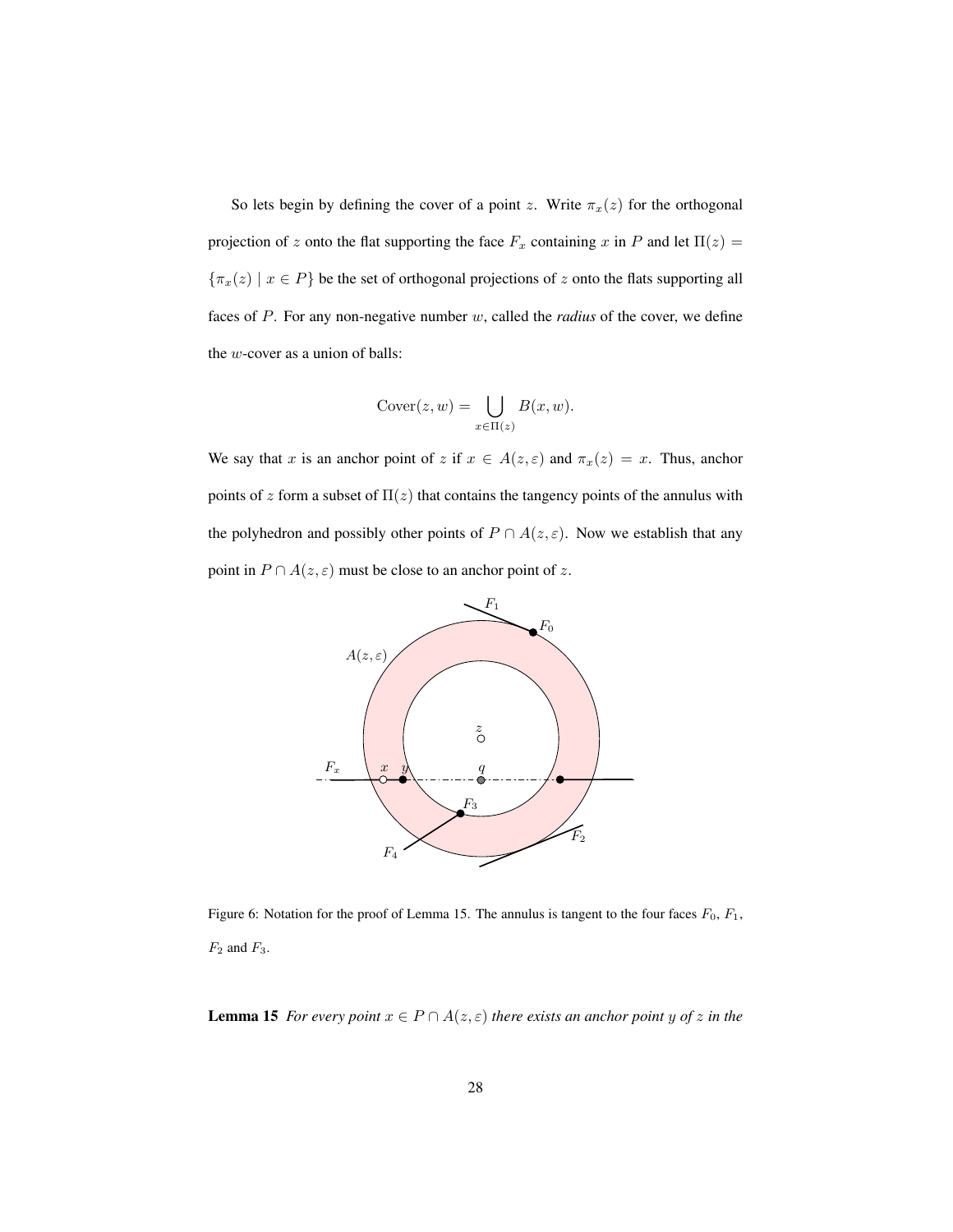*closure of*  $F_x$  *such that* 

$$
||x - y|| \le (\dim F_x - \dim F_y + 1)\varepsilon.
$$

PROOF. The proof is by induction over the dimension  $d_x = \dim F_x$  of the face  $F_x$  containing x. If  $d_x = 0$ , the result holds for  $y = x$ . Suppose  $d_x > 0$  and let  $q = \pi_x(z)$  be the orthogonal projection of z onto  $Aff(F_x)$ . We distinguish two cases: (1) if  $q \in F_x$ , the segment  $xq$  lies inside  $A(z, \varepsilon)$  and therefore  $||x - q|| \leq \varepsilon$ ; and the result holds for  $y = q$ . (2) If  $q \notin F_x$ , we consider the point  $y \in P$  on the segment  $xq$ , which is closest to x on the boundary of  $F_x$  (as in Figure 6). Since the segment xy is contained in  $A(z, \varepsilon)$ , this implies  $||x - y|| \leq \varepsilon$ . Furthermore, since y belongs to the boundary of  $F_x$ , the dimension  $d_y < d_x$ . We apply our induction hypothesis: cl(F<sub>y</sub>) contains an anchor point w of z, with  $||y - w|| \leq (\dim F_y - \dim F_w + 1) \varepsilon$ , so  $\|x - w\| \leq \varepsilon + (\dim F_y - \dim F_w + 1) \varepsilon$ , which gives the result.  $\Box$ 

The preceding Lemma shows that any point in  $P \cap A(z, \varepsilon)$  is at distance at most  $(p+1)\varepsilon$  to an anchor point of z. Thus,  $P \cap A(z,\varepsilon) \subseteq \text{Cover}(z,(p+1)\varepsilon)$ . From there, we show how to cover a Delaunay sphere using an annulus centered on the trimmed medial axis.

**Lemma 16** *For every Delaunay sphere*  $\Sigma$ *, we have*  $\Sigma \cap P \subseteq \text{Cover}(z, 4d\varepsilon)$  *where* z *is the center of*  $Expansion(\Sigma)$ *.* 

PROOF. Again, this follows from the construction of  $A(z_j, \varepsilon) = \text{Expansion}(\Sigma)$ . Initially,  $z_1$  is the center of  $\Sigma$ . By Lemma 13,  $\Sigma \cap P \subset A(z_1, \varepsilon)$ , and by Lemma 15, this implies that for every point  $x_0 \in \Sigma \cap P$ , there exists an anchor point  $x_1$  of z such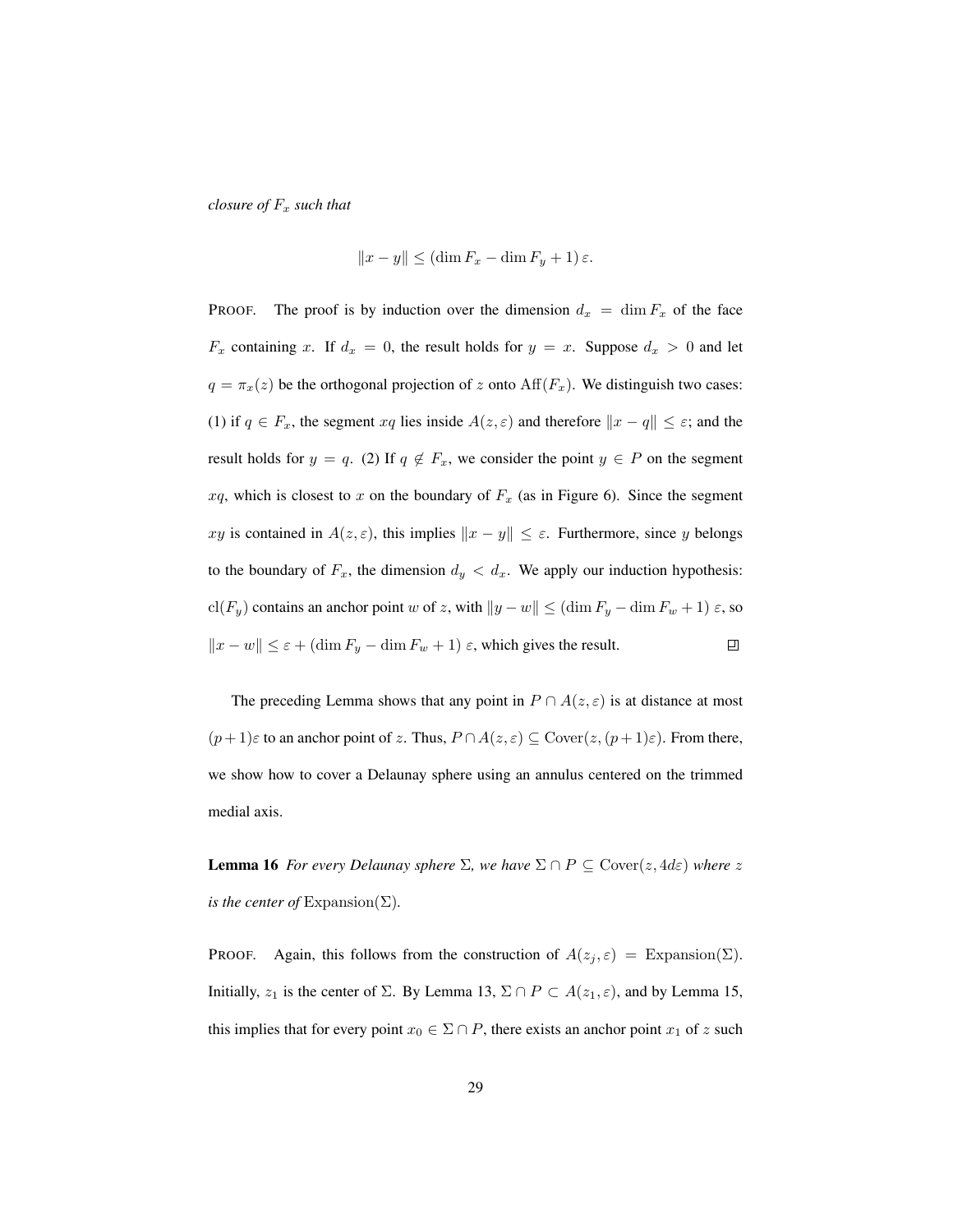

Figure 7: On the upper left, three annuli centered at  $z_i$ , y and  $z_{i+1}$  that share the same intersection with a hyperplane  $H$ . On the lower right, intersection of the three annuli with the tangent space passing through  $x_i$ . The restriction of those intersections to  $H^-$  are nested.

that  $||x_0-x_1|| \leq (\dim F_{x_0}-\dim F_{x_1}+1)\varepsilon$ . In particular,  $\Sigma \cap P \subseteq \text{Cover}(z_1,(p+1)\varepsilon)$ . Now we need to show that as we proceed from  $z_i$  to  $z_{i+1}$ ,  $\Sigma \cap P$  remains covered for  $1 \leq i < j$ . So we construct a sequence of j points  $x_1, x_2, \ldots, x_j$  such that  $x_{i+1}$  is an anchor point of  $z_{i+1}$  and

$$
||x_i - x_{i+1}|| \le (\dim F_{x_i} - \dim F_{x_{i+1}} + 2)\varepsilon,
$$
\n(2)

for all  $1 \leq i < j$ . For simplicity, we write  $F_i = F_{x_i}$  and  $d_i = \dim F_i$ . Let H be the hyperplane used during the construction of  $z_{i+1}$  and which contains the union  $\bigcup_{l=1}^{i} F_l$ . Let  $H^+$  be the closed half-space bounded by H in the direction  $z_{i+1} - z_i$ , with  $H^-$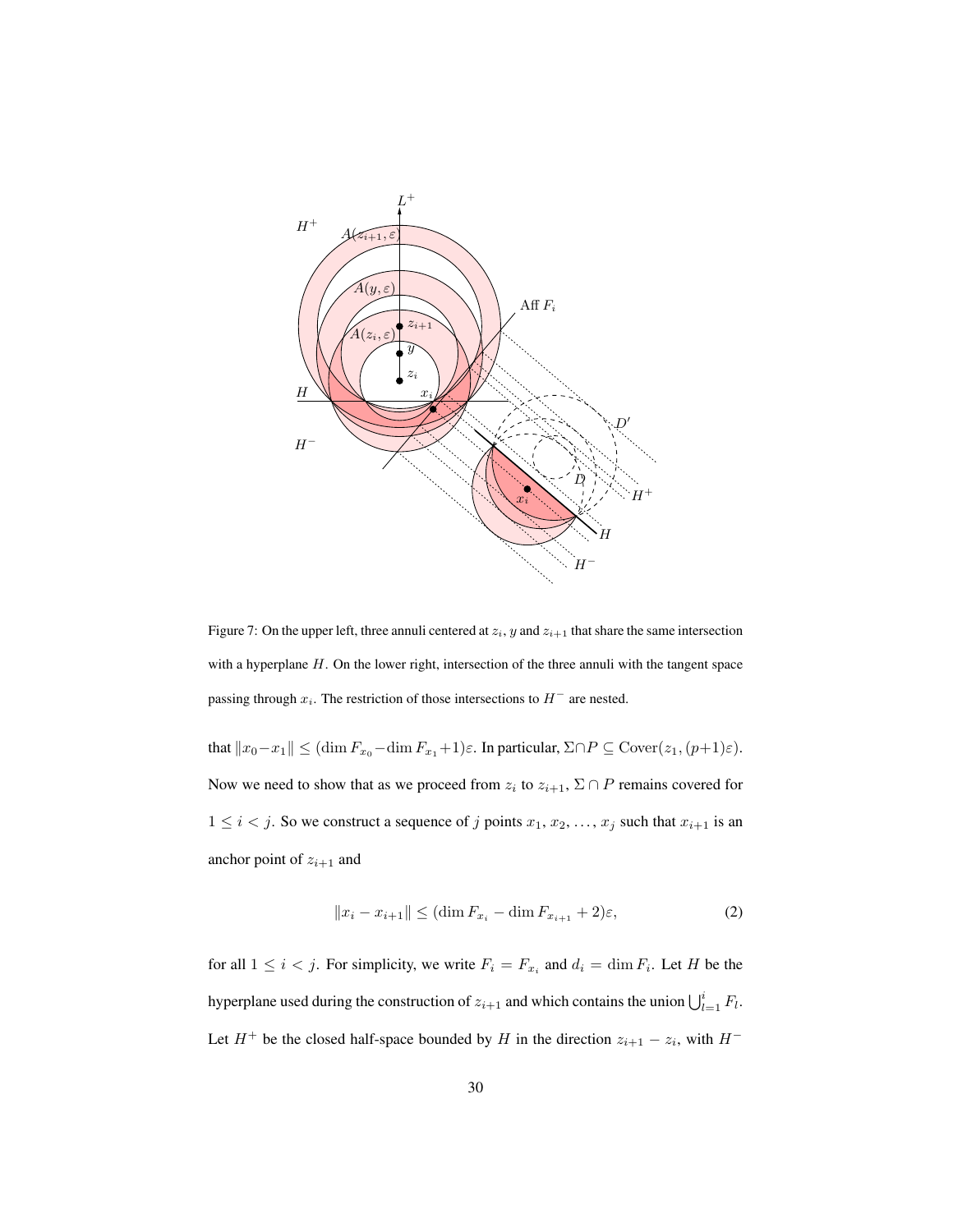being the open half space on the other side. We consider two cases:

- 1. The original anchor point  $x_i \in H^+$ , including the case in which  $x_i \in H$ . Let  $R_i$  be the outer radius of  $A(z_i, \varepsilon)$ . The intersection  $H^+ \cap B(z_i, R_i) \subseteq H^+ \cap$  $B(z_{i+1}, R_{i+1})$ , and  $x_i$  is of course outside both inner balls, so  $x_i$  remains in the annulus  $A(z_{i+1}, \varepsilon)$ . It may no longer be an anchor point of  $z_{i+1}$ , but by Lemma 15, there exists an anchor point  $x_{i+1}$  of  $z_{i+1}$  on the closure of  $F_i$  such that  $||x_i - x_{i+1}|| \leq (d_i - d_{i+1} + 1) \varepsilon$ .
- 2. The case in which  $x_i \in H^-$  is illustrated in Figure 7. Let us begin by considering the intersections  $D = \text{Aff}(F_i) \cap A(z_i, \varepsilon)$  and  $D' = \text{Aff}(F_i) \cap A(z_{i+1}, \varepsilon)$ . Since  $x_i$  is an anchor point contained in  $A(z_i, \varepsilon)$ , the intersection D is a  $d_i$ -dimensional ball of radius at most  $\varepsilon$ , with center  $x_i$ . The annulus is shrinking on this side of H, implying  $D' \cap H^- \subseteq D \cap H^-$ . It is not possible for  $D' \cap \text{cl}(F_i)$  to be empty, since that would require there has been some last point at which the annulus  $A(y, \varepsilon)$ , with y on the segment connecting  $z_i$  and  $z_{i+1}$ , was in contact with  $\text{cl}(F_i)$ , contradicting the choice of  $z_{i+1}$  as the annulus with the first new tangent point. Since  $D' \cap \text{cl}(F_i)$  is non-empty, it must contain some point p and by Lemma 15, there exists an anchor point  $x_{i+1}$  of  $z_{i+1}$  on the closure of  $F_i$  such that  $||p-x_{i+1}|| \leq (d_i-d_{i+1}+1) \varepsilon$ . Since  $p \in D' \subseteq D$  and D is a ball centered at  $x_i$  with radius at most  $\varepsilon$ , we have  $||x_i - p|| \leq \varepsilon$ . The triangle inequality then gives us Inequality 2.

To summarize, for every point  $x_0 \in \Sigma \cap P$ , we have constructed a sequence of points  $x_1, x_2, \ldots, x_j$  such that  $x_i$  is an anchor point of  $z_i$  for all  $1 \leq i \leq j$ ,  $||x_0 - x_1|| \leq (d_0 - x_1)$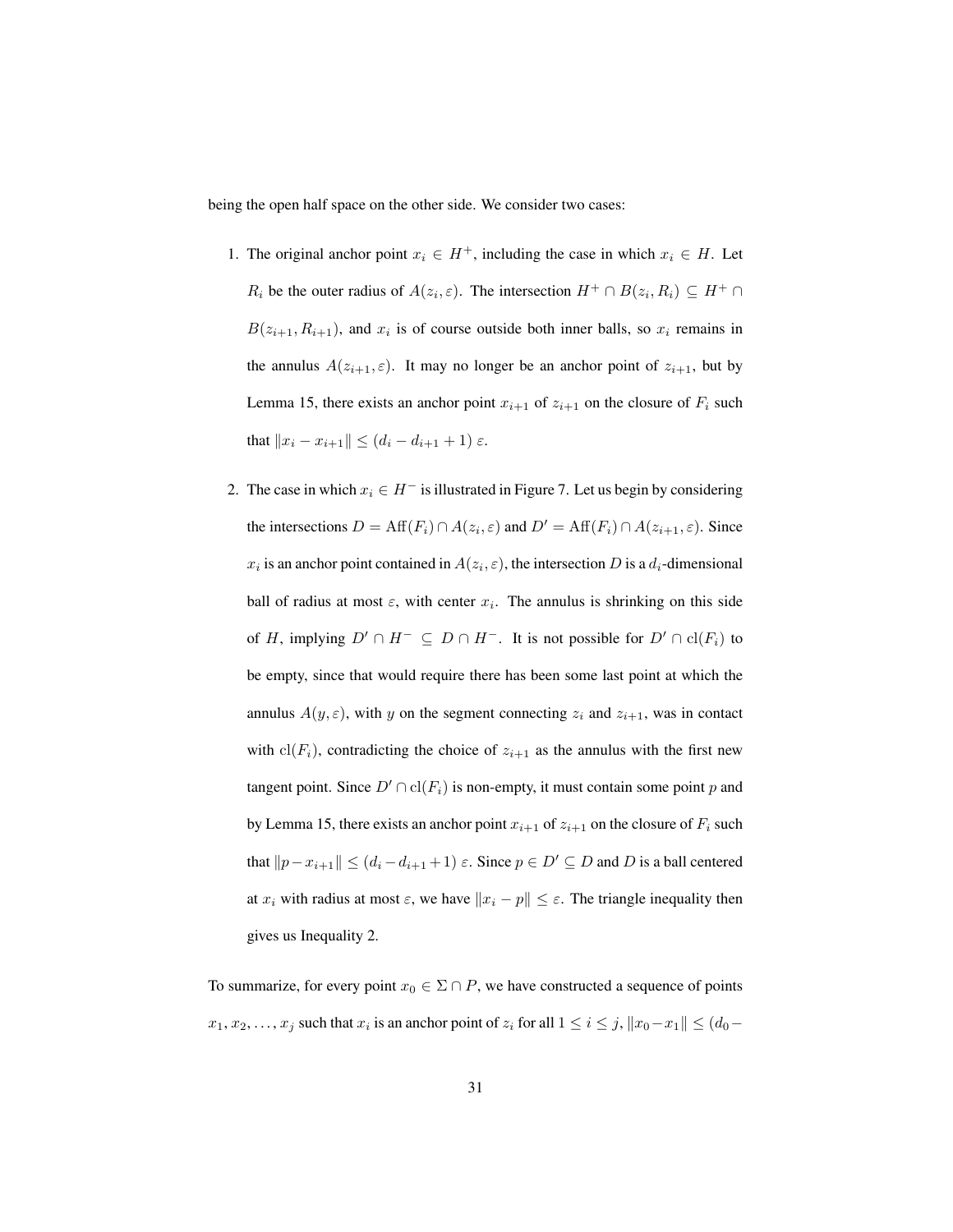$d_1+1)\varepsilon \text{ and } \|x_i-x_{i-1}\|\leq (d_i-d_{i-1}+2)\varepsilon. \text{ Thus, } \|x_0-x_j\|\leq (d_0-d_j+1+2(j-1))\varepsilon.$ Since the number of steps in the construction is bounded by d, i.e.  $j - 1 \le d$ , we get  $||x_0 - x_j|| \leq (3d + 1)\varepsilon$  yielding the result. 凹

#### 8 Size of Delaunay triangulation

To establish the upper bound on the number of Delaunay simplices, it remains only to combine what we know about the size of  $T A M^k$  with our method of mapping Delaunay simplices to  $\mathcal{TAM}^k$ .

We first consider a sample M of the trimmed annular k-medial axis  $TAM^k$ , such that every point  $x \in T \mathcal{AM}^k$  has a sample within distance  $\varepsilon$ , and such that the number of samples in a ball of radius  $O(\varepsilon)$  centered at x is at most  $\lambda$  (unlike our original sample S of P, it is not necessary to sample the lower-dimensional strata of  $T A M^k$ ). The size  $m = |M|$  is  $O(\varepsilon^{-(d-k+1)})$ , with  $k = \lceil \frac{d+1}{p+1} \rceil$ . This follows from the fact that the dimension of  $T A M^k$  is  $d - k + 1$ , and the results in Section 5, which established that the volume of  $T A M^k$  is bounded by a constant that does not depend on  $\varepsilon$ .

Next, we map each Delaunay simplex  $\sigma \in \text{Del}(S)$  to a point  $z \in M$ . Consider the Delaunay sphere  $\Sigma$  passing through the vertices of  $\sigma$ . Lemma 14 and Lemma 16 tell us that the Delaunay sphere  $\Sigma$  associated with  $\sigma$  belongs to Cover( $z, 4d\varepsilon$ ) for some point  $z \in TAM^k$ , where z is an arbitrary point not belonging to M. But there must be some  $z' \in M$  at distance at most  $\varepsilon$  from z.

**Lemma 17** *For every pair of points*  $z$  *and*  $z'$  *with*  $\|z - z'\| \leq \varepsilon$ *:* 

$$
Cover(z, w\varepsilon) \subseteq Cover(z', (w+1)\varepsilon).
$$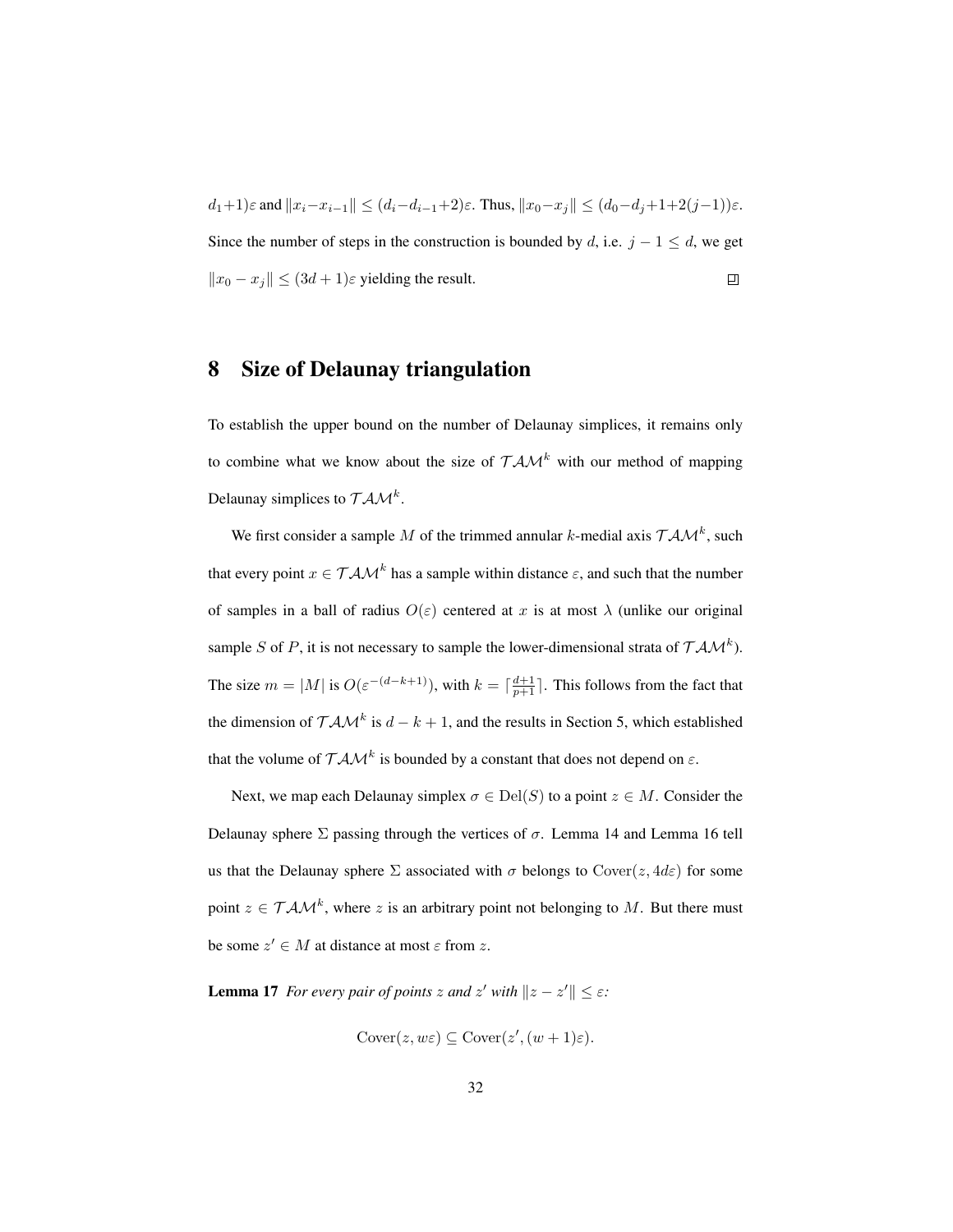PROOF. Recalling that  $\pi_x(z)$  is the orthogonal projection of z onto the tangent plane to P at x, we have  $\|\pi_x(z) - \pi_x(z')\| \leq \|z - z'\| \leq \varepsilon$ . The claim follows immediately.  $\Box$ 

Using Lemma 17 and Lemma16, we get that for  $d \ge 1$  there exists a point  $z' \in M$ such that

$$
\Sigma \cap P \subseteq \text{Cover}(z', 5d\varepsilon)
$$

The cover of  $z'$  is a union of d-balls, each with radius  $5d\varepsilon$ , at most one for each face of the polyhedron, and therefore it contains a constant number of points of S. So the number of simplices that we can form by picking points in the cover of  $z'$  is also a constant. This means that only a constant number of Delaunay simplices can be charged to each point  $z' \in M$ , and the size of the Delaunay triangulation is proportional to the size m of M.

Recall that the number of points in a  $\lambda$ -sparse  $\varepsilon$ -sample S of a p-dimensional polyhedron P is  $n = \Theta(\epsilon^{-p})$  and that the *i*-faces of P have  $\Theta(\epsilon^{-i})$  points of S. Using  $n = \Omega(\varepsilon^{-p})$ , we get that the number of Delaunay simplices is

$$
O(m) = O(\varepsilon^{-(d-k+1)}) = O(n^{\frac{d-k+1}{p}}),
$$

where  $k = \lceil \frac{d+1}{p+1} \rceil$ .

# 9 Conclusion

This paper answers only the first of many possible questions about the complexity of the Delaunay triangulations of points distributed nearly uniformly on manifolds. It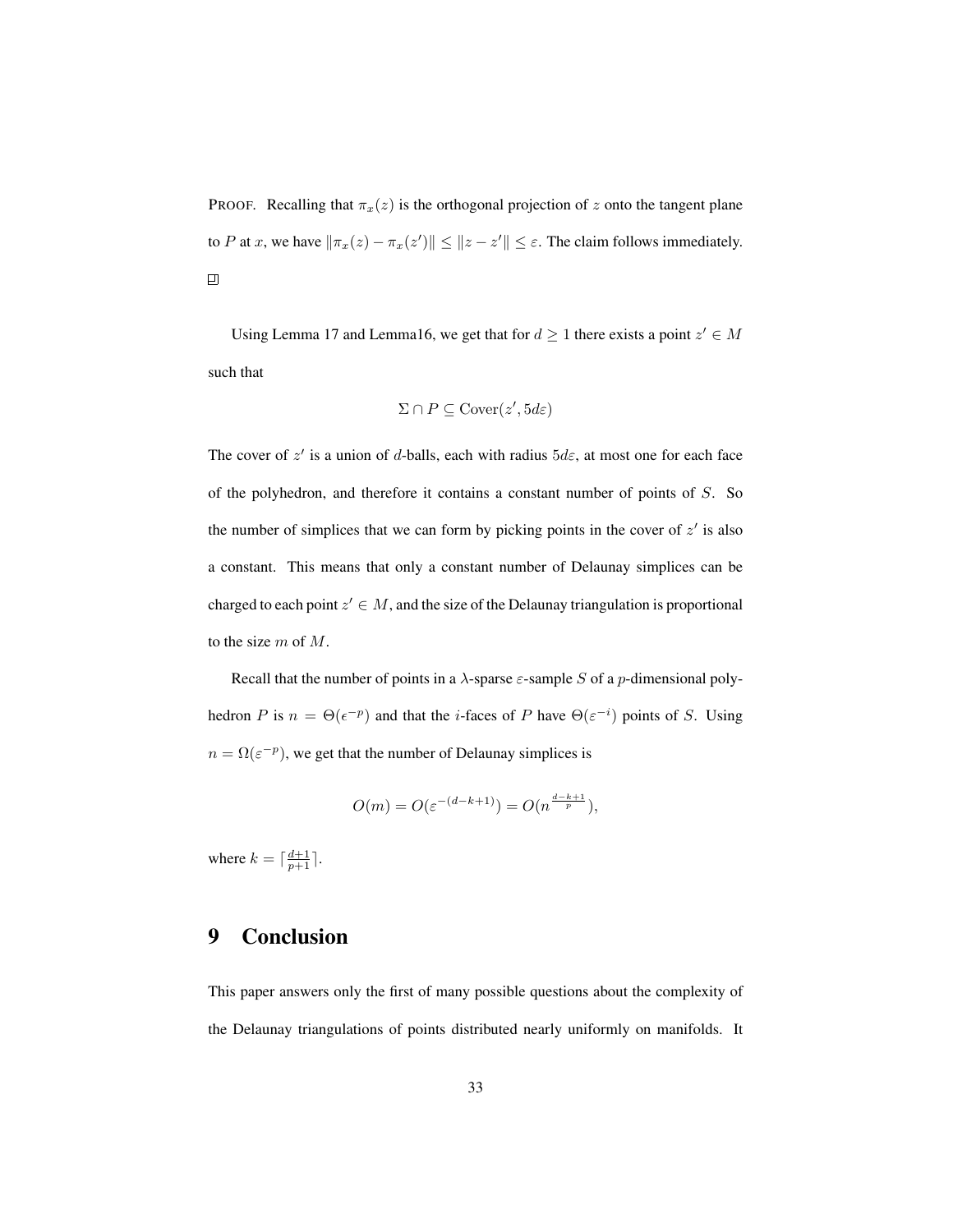would be interesting to establish a bound which does not require all faces of P to be sampled. Similar bounds for smooth surfaces rather than polyhedra would be of more practical interest. The proof in this paper seems to rely critically on some properties specific to polyhedra, particularly that sample points on  $k$  faces are needed to form a simplex, so other techniques will be needed for the cases of more general manifolds of dimension  $1 < p < d$ .

## Acknowledgments

We would like to dedicate this paper to the late Hazel Everett. We thank Hazel, Sue Whitesides, and Sylvain Lazard for inviting us to their 2006 Bellairs Workshop on Computational Geometry, where we started to work on this problem. We gratefully acknowledge Andre Lieutier for helpful suggestions, and the insights and suggestions ´ of our patient anonymous reviewers. The work of the first author was supported by NSF awards CCF–0331736 and CCF–0635250.

## References

- [1] N. Amenta, D. Attali, and O. Devillers. Complexity of Delaunay triangulation for points on lower-dimensional polyhedra. In *Proc. ACM-SIAM Sympos. Discrete Algorithms (SODA)*, New-Orleans, Lousiana, USA, January 7–9 2007.
- [2] D. Attali and J.-D. Boissonnat. A linear bound on the complexity of the Delaunay triangulation of points on polyhedral surfaces. *Discrete and Computational Geometry*, 31(3):369–384, 2004.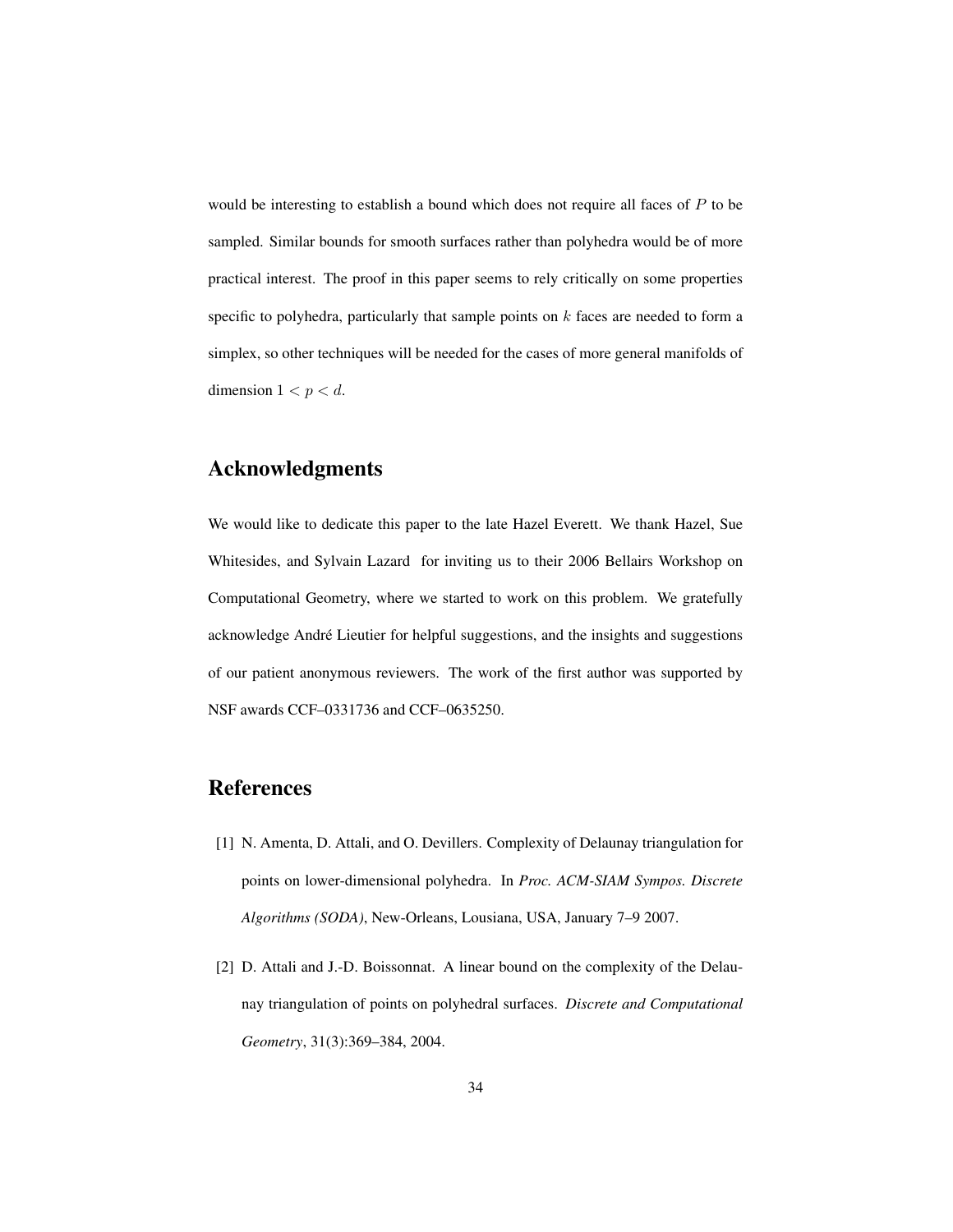- [3] D. Attali, J.-D. Boissonnat, and A. Lieutier. Complexity of the Delaunay triangulation of points on surfaces: the smooth case. In *Proc. of the 19th ACM Symposium on Computational Geometry*, pages 201–210, 2003.
- [4] Su-Wing Cheng, Tamal K. Dey, and Joshua A. Levine. A practical Delaunay meshing algorithm for a large class of domains. In *Proceedings of the 16th International Meshing Roundtable*, pages 477–494, 2007.
- [5] James W. Demmel. The probability that a numerical analysis problem is difficult. *MATHEMATICS OF COMPUTATION*, 50(182):449–480, 1988.
- [6] J. Erickson. Nice point sets can have nasty Delaunay triangulations. *Discrete and Computational Geometry*, 30:109–132, 2003.
- [7] M. J. Golin and H.-S. Na. The probabilistic complexity of the Voronoi diagram of points on a polyhedron. In *Proc. 14th Annu. ACM Sympos. Comput. Geom.*, pages 209–216, 2002.
- [8] M.J. Golin and H.-S. Na. On the average complexity of 3d-Voronoi diagrams of random points on convex polytopes. *Computational Geometry: Theory and Applications*, 25:197–231, 2003.
- [9] Mark Goresky and Robert MacPherson. *Stratified Morse theory*, volume 14 of *Results in Mathematics and Related Areas (3)*. Springer-Verlag, 1988.
- [10] Gunnells. Stratified spaces twigs. TWIGS talks. http://www.math.umass. edu/%7Egunnells/talks/singspc.pdf.